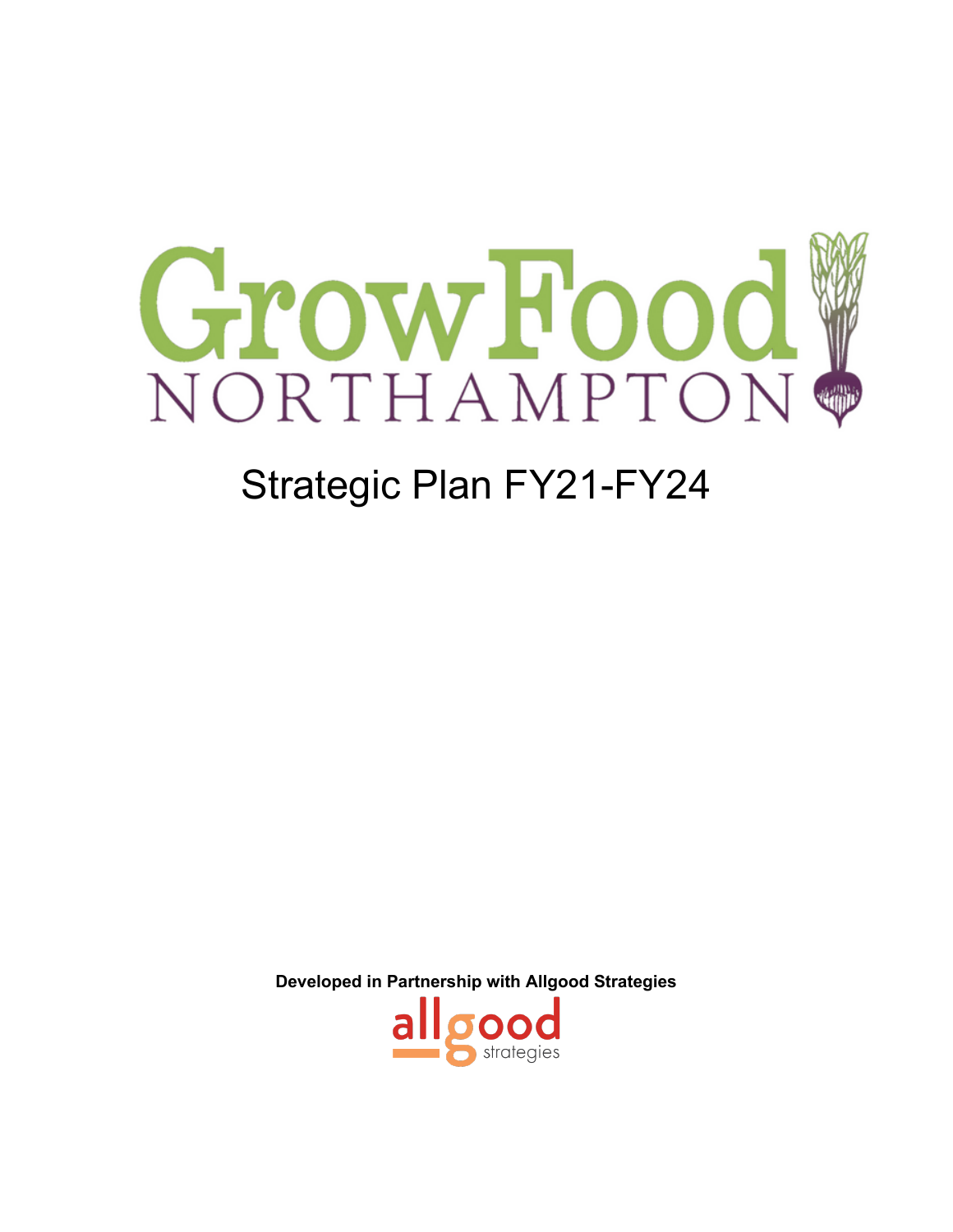| <b>Executive Summary</b>                                      | 3              |
|---------------------------------------------------------------|----------------|
| <b>Our History and Current Programs</b>                       | $\overline{4}$ |
| History                                                       | 4              |
| <b>Current Programs</b>                                       | 5              |
| <b>Strategic Planning Process, Context, and Key Decisions</b> | $\overline{7}$ |
| <b>Process</b>                                                | $\overline{7}$ |
| Context                                                       | 8              |
| <b>Key Decisions</b>                                          | 10             |
| <b>Our Core Identity</b>                                      | 12             |
| <b>Our Vision</b>                                             | 12             |
| <b>Our Mission</b>                                            | 12             |
| Our Tagline                                                   | 12             |
| <b>Our Core Values</b>                                        | 12             |
| Our Theory of Change                                          | 13             |
| <b>Goals, Priorities, and Strategies</b>                      | 14             |
| Goal 1: Build and implement the post-COVID program model      | 14             |
| Goal 2: Strengthen our people                                 | 16             |
| Goal 3: Increase our organizational sustainability            | 17             |
| Goal 4: Actualize community power                             | 18             |
| <b>Needed Investments</b>                                     | 19             |
| One-time Investments                                          | 19             |
| <b>Ongoing Investments</b>                                    | 19             |
| <b>Risks</b>                                                  | 20             |
| <b>Conclusion</b>                                             | 21             |
| <b>Appendix A: Program Strategy Decision-Making Framework</b> | 22             |
| <b>Appendix B: Special Thanks</b>                             | 24             |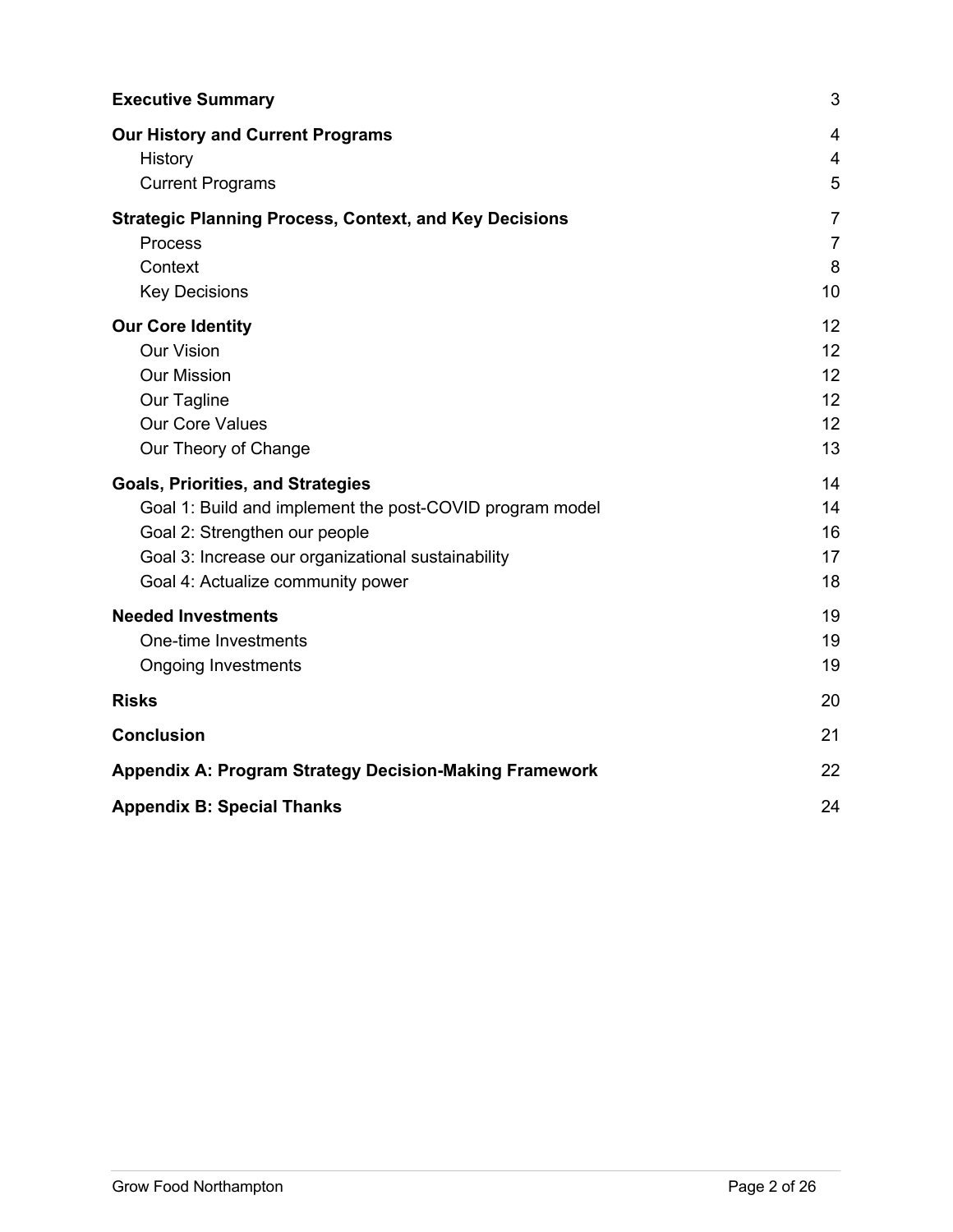## Executive Summary

For more than a decade, we have been committed to building a just and resilient local food system that nourishes our community and the earth. Starting with the purchase of our community farm, we have steadily grown to become an integral part of the Northampton community with programming spanning many different aspects of the food system. Through this strategic planning process, we reviewed and updated our mission, vision, and programmatic strategies to be reflective of what we have learned and the changing needs of our community.

Our strategic plan, as detailed in the pages that follow, lays out a course for the continued growth of our organization both internally and externally. In particular, over the next few years, we will be focused on the following:

- Building and implementing our post-COVID program model
- Strengthening our people
- Increasing our financial sustainability
- Actualizing community power

We look forward to continuing to be a cornerstone of the Northampton community for many years to come and we hope you will join us in our quest to ensure equitable land and food access for everyone.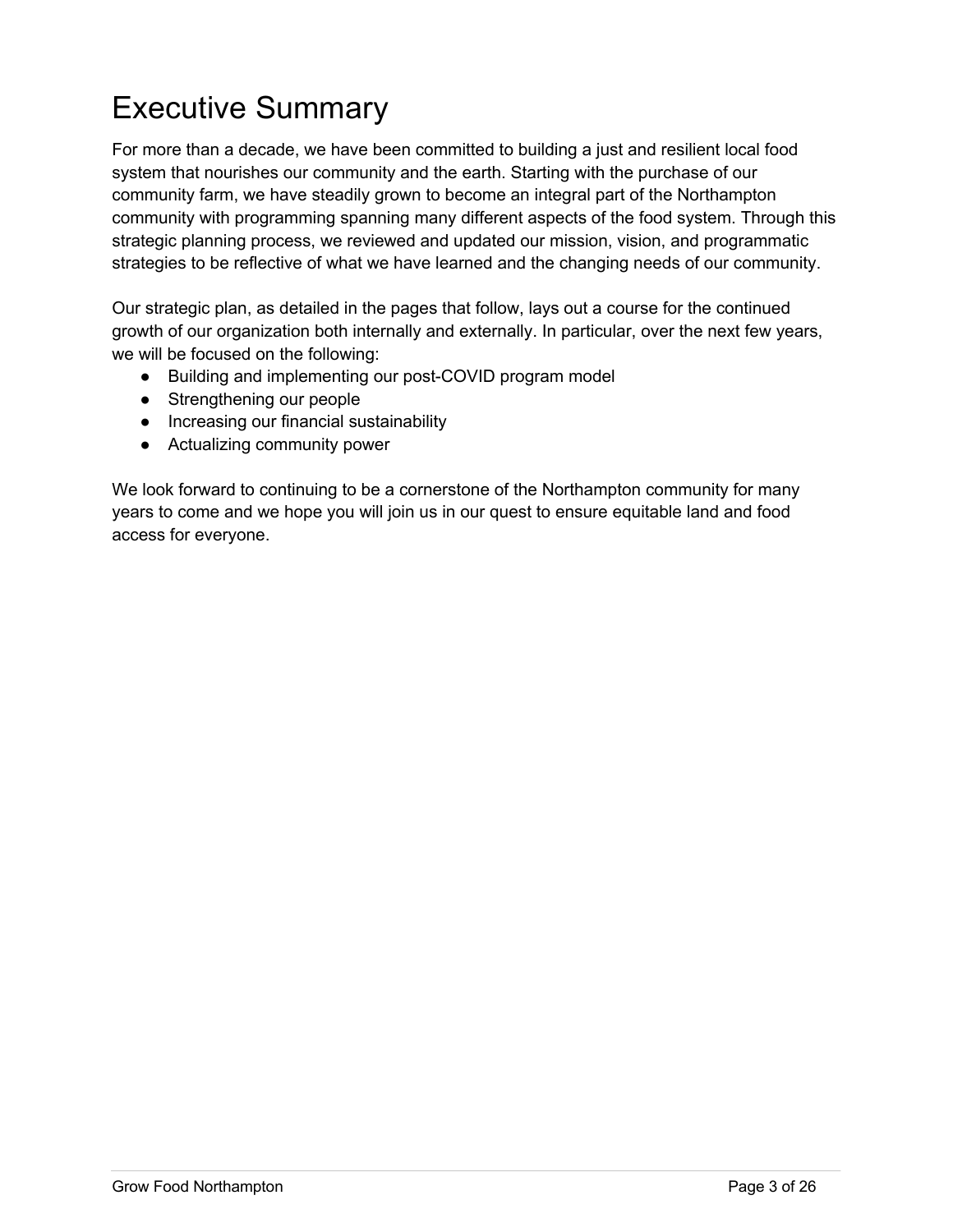## Our History and Current Programs

## **History**

The Community Farm is the backbone of our organization and where it all began. Thanks to a collaborative preservation effort of the Trust for Public Land and the City of Northampton, two farms previously known as the Bean and Allard farms were restricted from development. In 2010, the Trust for Public Land purchased both farms, a total of 180 acres for \$2.5 million, then sold 60 of these acres to the City of Northampton to establish a recreational complex and a river greenway. On the remaining 121 acres of land, the City and the Massachusetts Department of Agricultural Resources purchased an Agricultural Preservation Restriction to ensure foreverprotected farmland.

Through enormous community organizing efforts, citizens of Northampton came together to purchase this farmland and form what is now the non-profit organization, Grow Food Northampton. In only six months in 2010, we raised over \$670,000 to buy all 121 acres of land. In 2011, Grow Food Northampton purchased the Agricultural Preservation Restriction farmland from the Trust for Public Land and the Grow Food Northampton Community Farm was born.

Over its first decade, Grow Food Northampton first focused on securing the land and legal agreements, establishing uses, recruiting users, and creating agreements with tenant farmers. We developed successful educational programming and built and managed what is now known as the Grow Food Northampton Organic Community Garden. In more recent years, we created and manage the Giving Garden, purchased the Tuesday Market, and focused on programming along with community outreach, financial stability, and organizational development among our many accomplishments. During this period, we established a reputation as a solid, progressive organization and valued community partner. Staffing and programs also grew considerably over the last decade.

In 2020, our organization experienced a leadership transition and shortly after, was confronted with the challenges of the COVID pandemic. Despite the challenges, we were able to pivot existing programs and create a new program, the Community Food Distribution Project, in response to food insecurity associated with the pandemic. The community responded to our leadership with increased donations and funding.

With a strong reputation and established impact in the community, we had a solid foundation on which to design the future of our organization. Stepping into 2021 and this strategic planning process, we had key questions related to programs, operations, and finances to explore.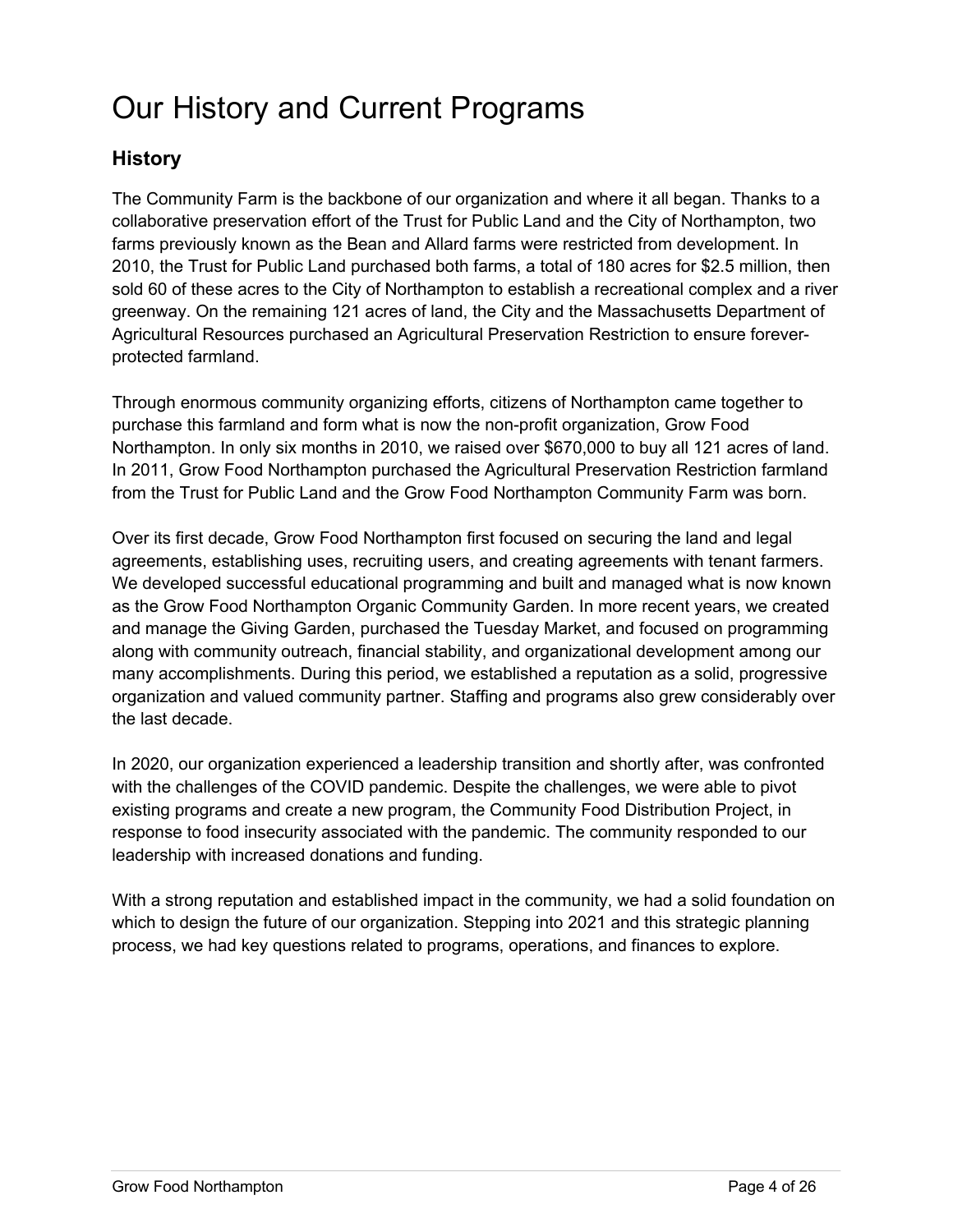## **Current Programs**

At the time of this strategic planning process, our programs included:

- Tuesday Market: Tuesday Market is a vibrant farmers market in downtown Northampton providing the freshest seasonal farm products to people of all incomes and backgrounds living and working in and around Northampton. Founded in 2008 by Oona Coy and Ben James of Town Farm, Tuesday Market proudly became a program of our organization in 2016.
- Giving Garden: Through the Giving Garden, we grow and donate food to food pantries and community meal sites. The Giving Garden began in small community garden plots in 2012, expanded in 2015 and 2016, and is now donating thousands of pounds of vegetables to food pantries and community meal sites, including the MANNA Community Kitchen, the Easthampton Community Center, and the Star Light Center. These fresh, sustainably grown vegetables are incorporated into free meals or distributed to families who rely on pantries to help stock their kitchens with food. The Giving Garden also serves as a "living laboratory" and outdoor classroom for teaching about regenerative and organic gardening and farming techniques.
- Community Garden: The Grow Food Northampton Organic Community Garden, serving approximately 400 members of the Northampton community, is comprised of 330 plots available for lease to community members who want to get their hands dirty, enjoy nature in the company of other gardeners, and grow their own food organically. The Community Garden includes three experimental areas, the Lydia Maria Child plot, the Medicine Garden, and the WMMGA Pollinator Garden, as well as bramble and gooseberry patches and fruit trees for community foraging.
- Community Farm: The Northampton Community Farm sits on 121 acres of the former Bean and Allard Farms, land that is now permanently protected as farmland. As the largest community farm in Massachusetts, we lease most of our land to small farmers in plots of less than an acre to as much as 90 acres, and for time periods from 1 to 99 years. In doing so, we seek to address well documented challenges in land access for farmers with a flexible and innovative approach to leases on land and infrastructure, while striving for a mix of economically and environmentally compatible and sustainable farm operations. We currently lease land to eight farms, half of which are owned and run by immigrant, refugee, and other farmers of color.
- Community Food Distribution Project: In March 2020, in response to the needs of the community during the COVID-19 pandemic, we partnered with the Northampton Survival Center and other local organizations such as Community Action Pioneer Valley, the Northampton Housing Authority, the City of Northampton, and Northampton Public Schools to swiftly launch the Community Food Distribution Project (CFDP). The CFDP ensures that members of our community who are experiencing increasing food insecurity in the pandemic have access to nutritious food on a weekly basis. Our role in the project is unique: we purchase fresh produce, winter-storage crops, and other farm products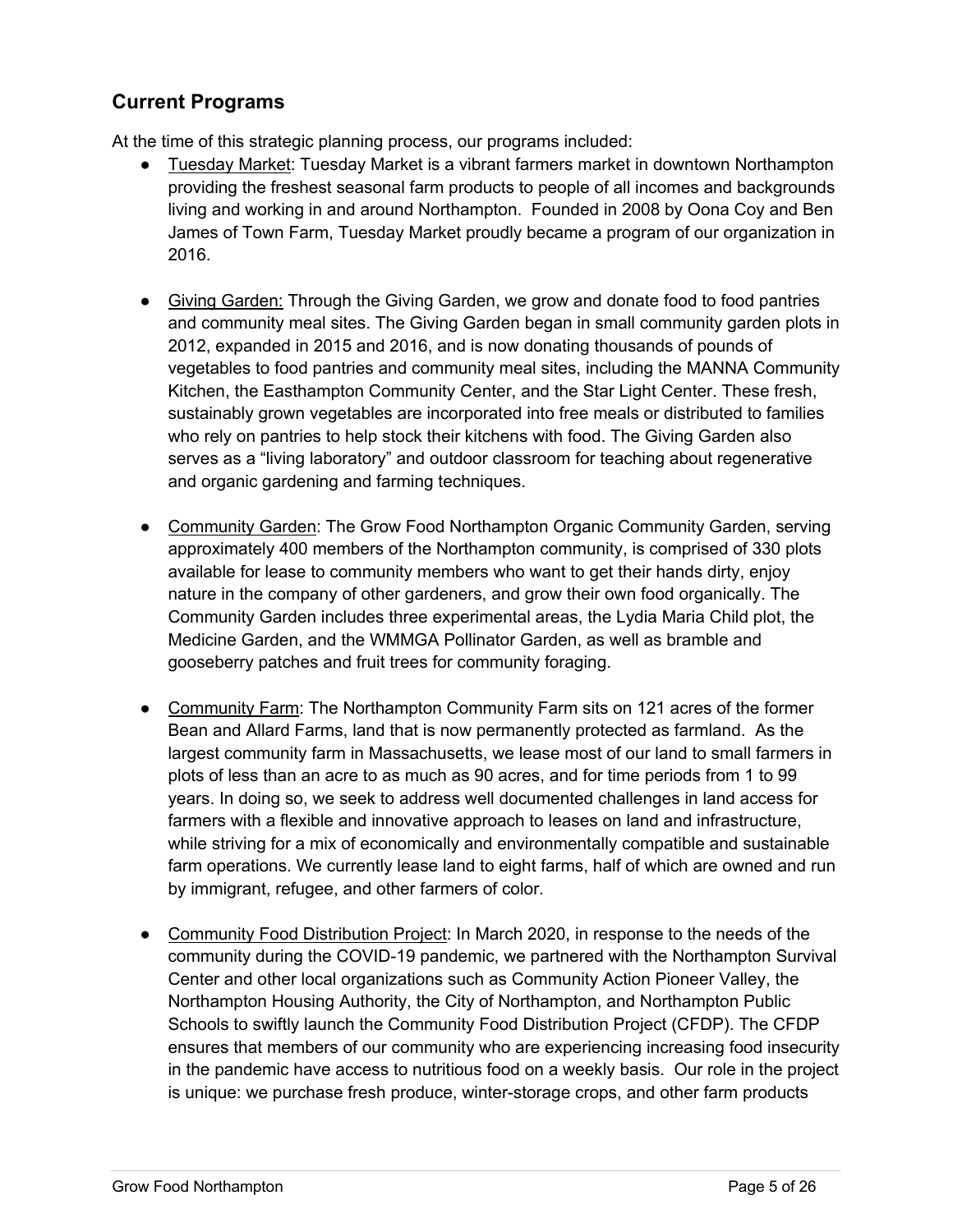from local farmers to keep them afloat during this time. This local produce, along with other food items from the Northampton Survival Center, is a staple in all food packages distributed and delivered by GFN volunteers throughout the community.

- Grow Food Shares: We increase access to locally grown fresh fruits and vegetables by matching SNAP benefits used at our farmers market and by underwriting CSA shares for community members who utilize SNAP benefits.
- Grow Food Kids: We offer free field trips in the spring to our Giving Garden and Community Garden, and in the fall field to Crimson & Clover Farm. The field trip package provides bus transportation and includes one hour of hands-on activities. Students have the opportunity to prepare soil, plant seeds, or harvest crops, as well as learn about what happens on an organic farm, and gain a deeper understanding of where their food comes from and why it is important that everyone in the community has access to local food. In addition, we offer in-classroom workshops throughout the school year. In our cooking workshops, students learn how to prepare healthy dishes with local produce. In our science workshops, students learn about plant biology and where their food comes from.
- Farm to School

The Farm to School program introduced more local fruits and vegetables to the school lunch program through engagement of students in the decision-making process about which products to include, worked with students towards the implementation of districtwide composting, and provided gardening opportunities for middle and high school students. Central to all of these projects has been a commitment to equity, honoring and creating space for diverse cultural heritage, and lifting up student "choice and voice" by empowering youth leaders.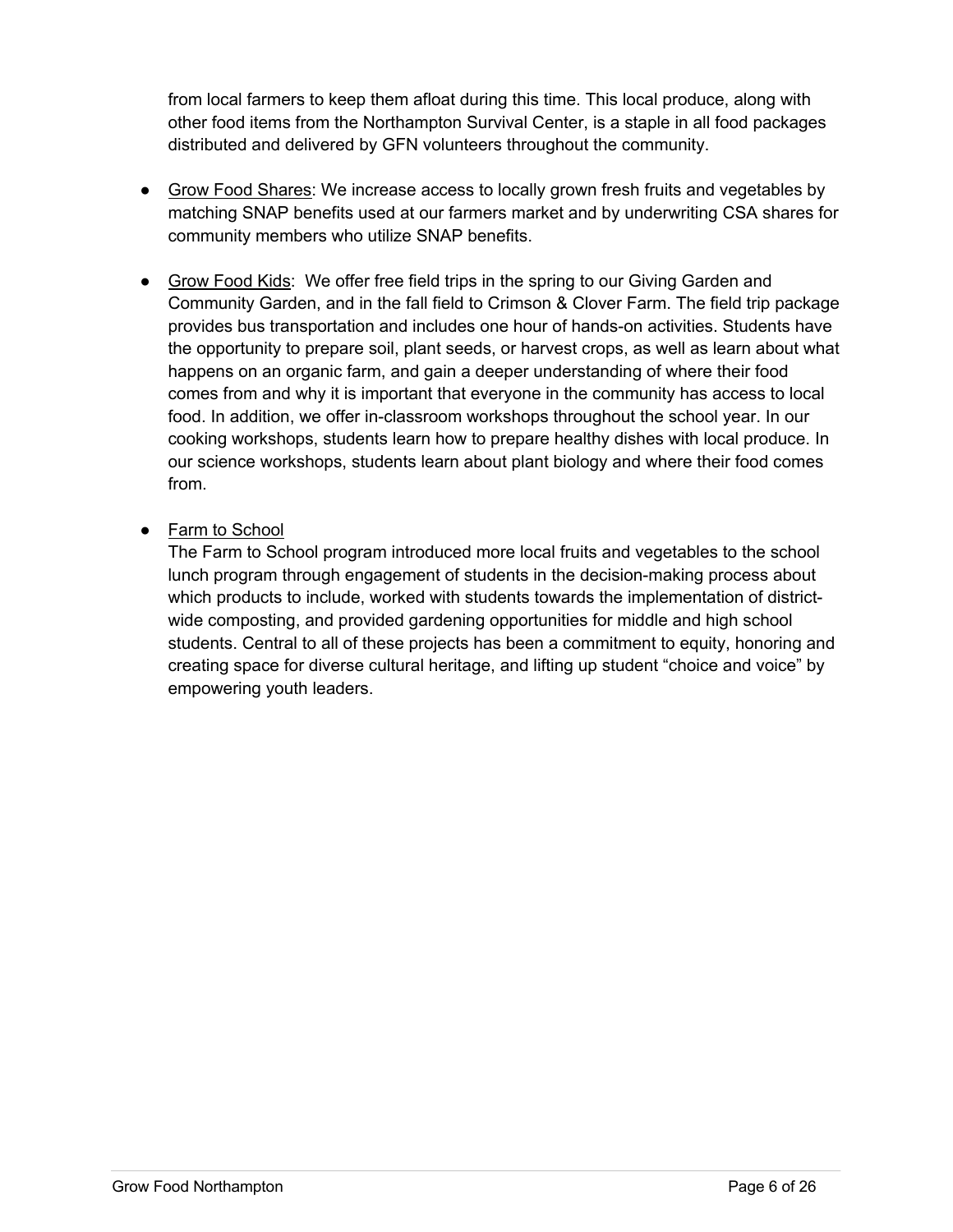## Strategic Planning Process, Context, and Key Decisions



## **Process**

The strategic planning process, begun in December 2020 and facilitated by Allgood Strategies, unfolded over a series of phases. First, the current state of the organization was assessed through review of documents and background information, internal stakeholders (board and staff) were interviewed, and a survey was conducted with current board and staff members. This current state set the foundation on which planning for the future was based.

Second, our core identity as an organization was clarified and honed by the strategic planning committee (SPC). The SPC's discussions were driven by feedback from external stakeholders (key partners, funders, and program participants) and two virtual half-day retreats of the staff and board which focused on:

- Discussing the vision, mission, and theory of change for our organization
- Discussing current programs and identifying programmatic priorities for the next few years
- Developing financial and operational priorities

The SPC worked to finalize all the components of the strategic plan. The process culminated in a written strategic plan and framework for programmatic decision-making that will guide our organization over the next few years.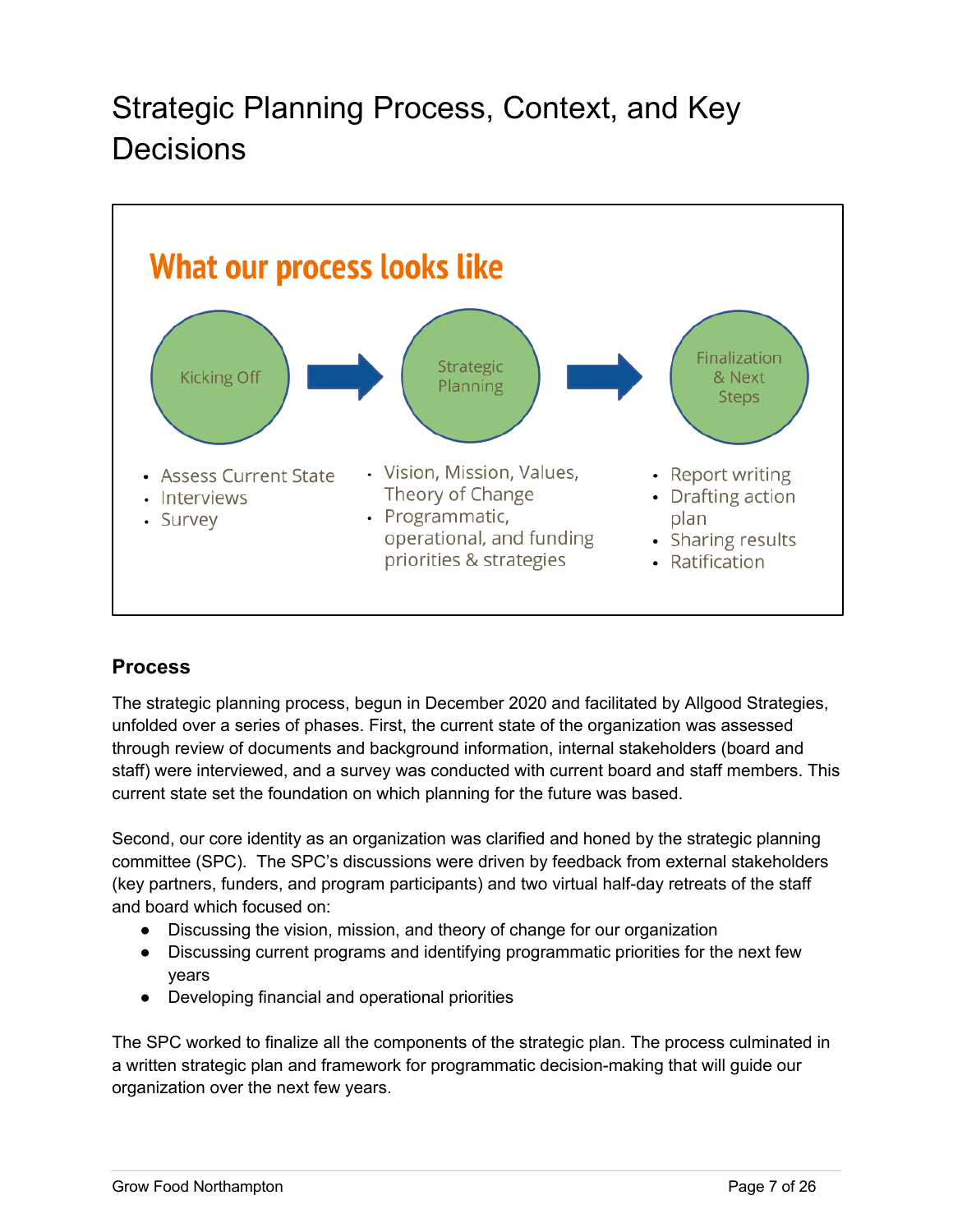## **Context**

There were a number of important factors at play as the strategic planning process was kicking off. These factors shaped both how the strategic planning process unfolded and the outcomes and decisions which emerged from it.

#### **The number of programs had grown as our organization matured**

Over the past decade, we added new programs to respond to the changing environment within our local food system, as well as to step into important leadership roles within our community. As can happen with nonprofit organizations, these programs were sometimes added without taking into account the whole picture of the organization. As such, the strategic planning process represented an important opportunity to look at our organization from a 30,000 ft view and assess the changes needed to bring the programming into alignment with our vision, mission, and theory of change.

#### **We had rapidly grown our programs and budget in response to the COVID pandemic**

This strategic planning process was kicked off in the middle of the COVID pandemic, which continues at the time of the drafting of this strategic plan. The COVID pandemic has presented many challenges for nonprofit organizations in terms of learning how to work remotely or how to shift programs to virtual environments. We certainly experienced some of these challenges. However, we also saw a rapid growth in our budget and programs in response to the pandemic as we stepped into a leadership role in distributing food to community members experiencing food insecurity, as well as convening and facilitating a local coalition of food systems-related organizations. Now, nearly 18 months into the pandemic, we had questions about how to maintain this increased budget size and scope of programming.

#### **We had just hired a new Executive Director**

Leadership transitions offer an opportunity for a new, fresh perspective. However, Alisa's transition into her new role kicked off just two months before the onset of the pandemic. The early months of Alisa's tenure as executive director were spent in crisis management that required long hours and a tremendous amount of energy from our leadership team, staff, and board. As a result, the strategic planning process was started at a time when we were just catching our collective breath after an unprecedentedly challenging year.

#### **We had questions about how to sustain funding**

In 2018 and 2019, we had run budget deficits. While funding had increased significantly in response to the pandemic in 2020, there was no guarantee that this high level of funding would continue in 2021 and beyond. A central question for our planning was how to ensure the financial stability of the organization.

#### **We had too few people taking on too many things, which was challenging for our work and our strategic planning**

At the time of planning, a number of staff members were covering multiple different programs, juggling many different responsibilities, and being pulled in multiple directions. This was due to how programs evolved over time and had led to a feeling of disjointedness and lack of a clear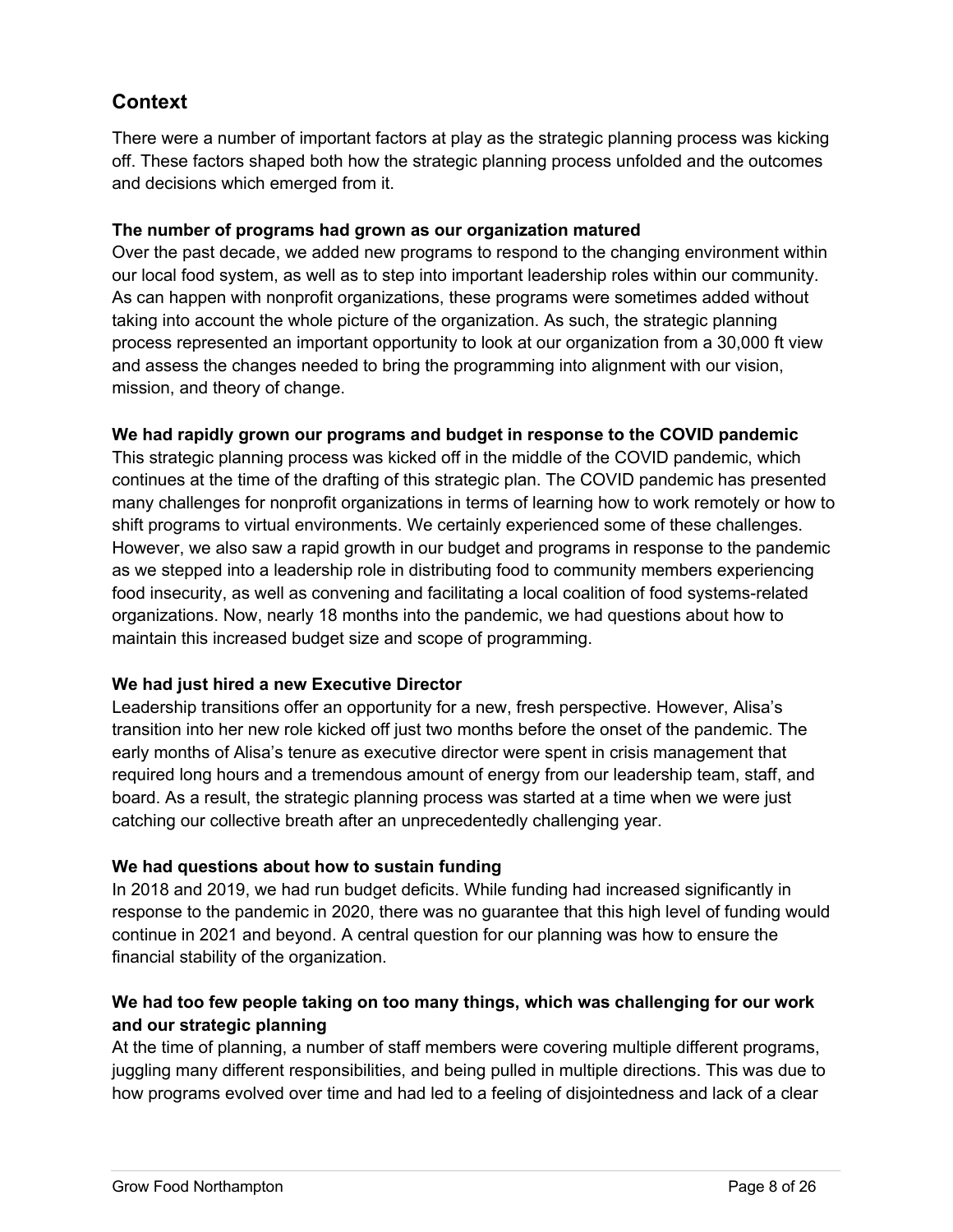direction for some programs. Overall, several members of our team shared a sense of being overwhelmed and burnt out, which limited productive momentum in the strategic planning process, and which, moving forward, may also pose a potential challenge to the strategic plan's successful implementation.

#### **We steward lands today that were expropriated from the Indigenous Nonotuck tribes that farmed it sustainably for millennia**

We know that it is only because of a history of expulsion and genocide of the Indigenous peoples of this region that our organization has the privilege of stewarding this land today. Before European colonization and the genocide of Indigenous peoples throughout this area and all of North America, this land was stewarded for thousands of years by the Nonotuck people, specifically the Nipmuc and Pocumtuc tribes, some of whose descendants live in the area today.

#### **Our recently completed 10-year plan for the Community Farm articulated core purposes and core values that informed this strategic planning process**

We recently completed a 10-year plan for our Community Farm that guides how our organization's land and its users, uses, and management underpin and advance our mission and effectively integrate land and program. In that plan, we named our core purposes as stewardship, engagement, and equity, each of which should have equal standing. Our core values were based on the transition town movement which engages the grassroots to build community resilience and increase self-sufficiency in the face of climate destruction and economic instability. Our core values light the decision-making path for our farm planning and for our strategic planning process.

#### **JEDI was one of our priorities, but was not yet an organizational strength**

We are committed to integrating principles of justice, equity, diversity, and inclusion into all aspects of our organization and programming; however, there wasn't a clear idea of what that would look like. As strategic planning got underway, we had just wrapped up a training session with Soul Fire Farm on dismantling racism in the food system and had a few immediate next steps mapped out.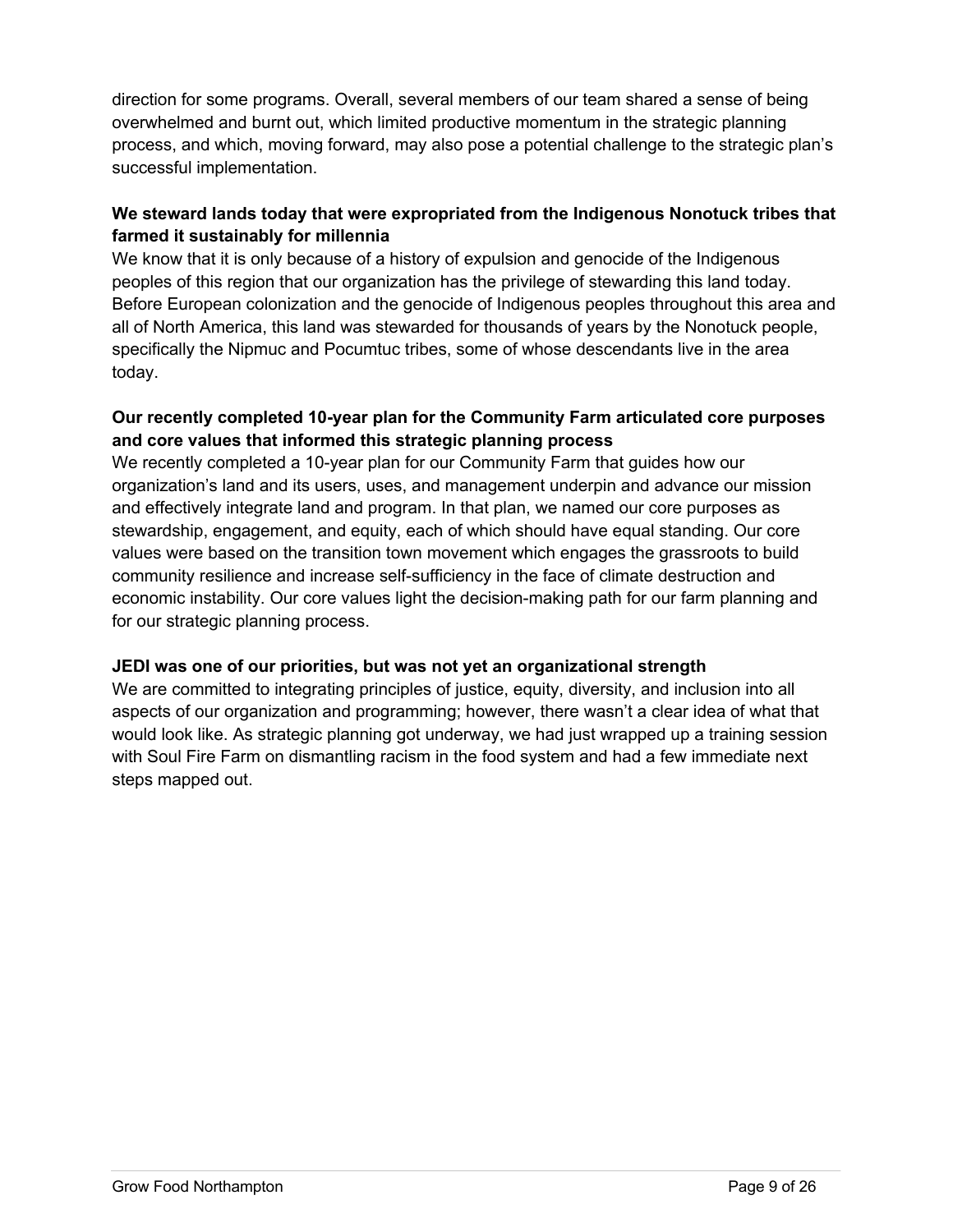## **Key Decisions**

A number of key decisions that we made throughout the process informed the development of our strategic plan. These key decisions had implications for the resulting final strategic plan and are shared here to offer important insight into our organization and our next chapter.

#### **We operate on multiple different levels of the food system, and it is important to continue doing so**

The SPC, along with input from the board/staff retreats, wrestled with our organization's program model, recognizing that it represented work in many different aspects of the food system. Our programs are interconnected and each is integral to the overall mission and vision of the organization.

#### **We redeveloped our vision, mission, and theory of change to accurately capture our work now with room to grow in the future**

As a 10-year-old organization, we already had a solid foundation and track record in the community. The new vision, mission, and theory of change acknowledge where we are today, with a nod to the future that provides space to expand and/or deepen our work. Our updated vision and mission are broad enough to include any and all aspects of the food system and allow the expansion of the programmatic offerings in the future. Our theory of change is rooted in both the immediate and long-term strategies that are required to ensure equitable land and food access for everyone.

#### **Our programmatic work comprises 3 components that underpin our mission: land access & stewardship, food access, and education**

During the process, we determined that our programmatic work could be streamlined and organized around these three components, bringing clarification to the strategies driving the mission. The new theory of change articulated in this strategic planning process will be used to reorganize our programs and staff around those three components of Land Access and Stewardship, Food Access, and Education. While some of our programs overlap multiple components, the delineation of these three components allows each of our programs and staff members to have a primary focus and intended impact.

#### **We need to make decisions about whether to continue, change, or grow programs and final decisions will happen during implementation**

Because of the complexity of our program model and the overwork within our staff team and board leadership, we were not able to clarify each individual program's priorities during the strategic planning process. These decisions require additional time and consideration and will take place as we begin the implementation of the strategic plan using the program strategy decision-making framework as a guide.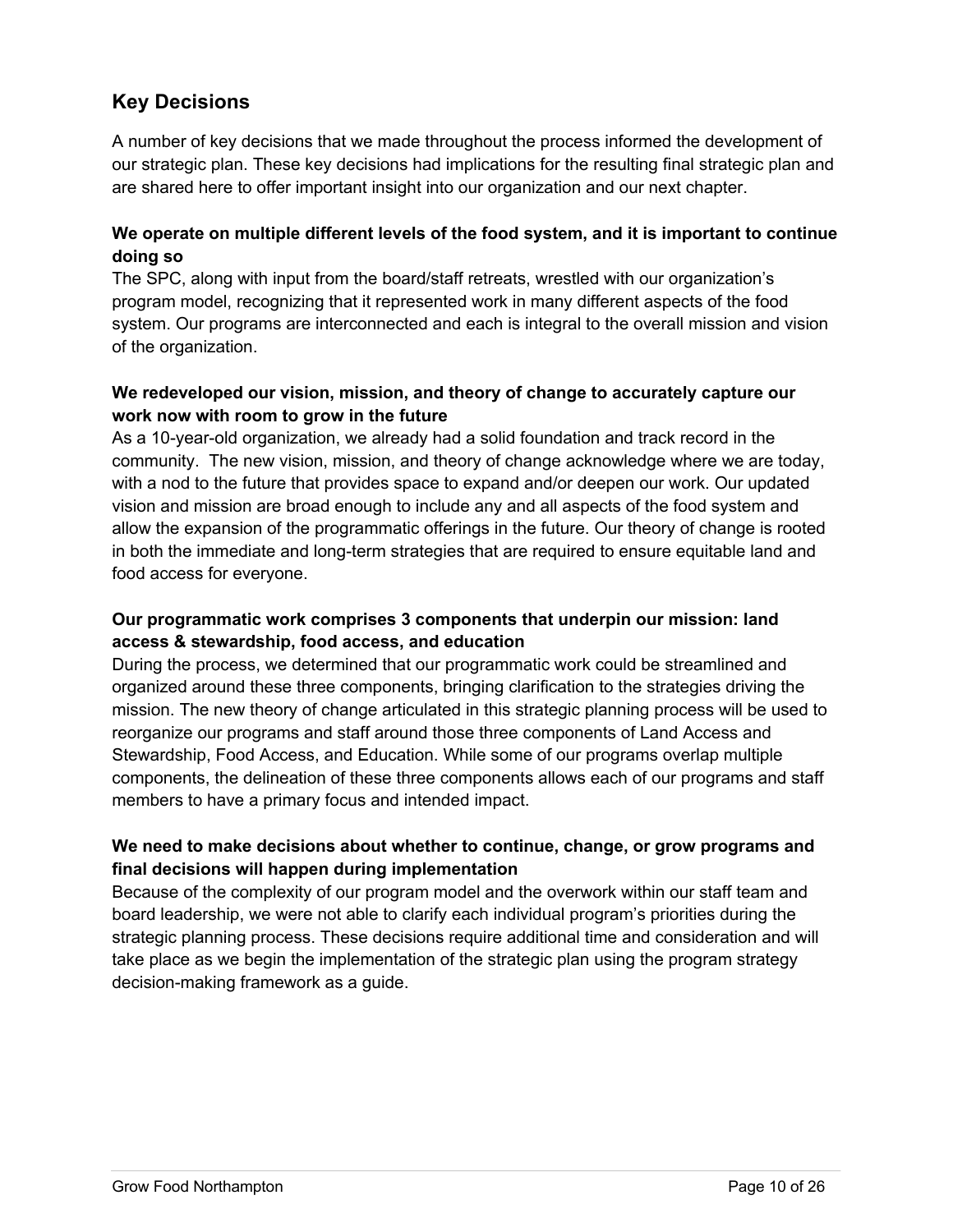#### **Sustainability of our organization includes shoring up both our finances and people**

Our need to improve our organization's financial health was a well-known priority, even at the start of this planning process. For too long, we have taken on too much with too few people. With a big vision to work towards, we need to build monetary and people power within our organization to sufficiently staff our organization, focus on development and fundraising, and increase overall stability for our organization.

#### **Justice, equity, diversity, and inclusion are priorities and require long-term commitment**

We identified racial, economic, and social justice, and the principles of equity, diversity, and inclusion as critical values of our organization and we worked to integrate them meaningfully into our strategic plan on both the programmatic and organizational sides. The next steps in our social justice and JEDI journey are to focus on increasing the diversity of our staff/board/advisory team and shifting power to our community.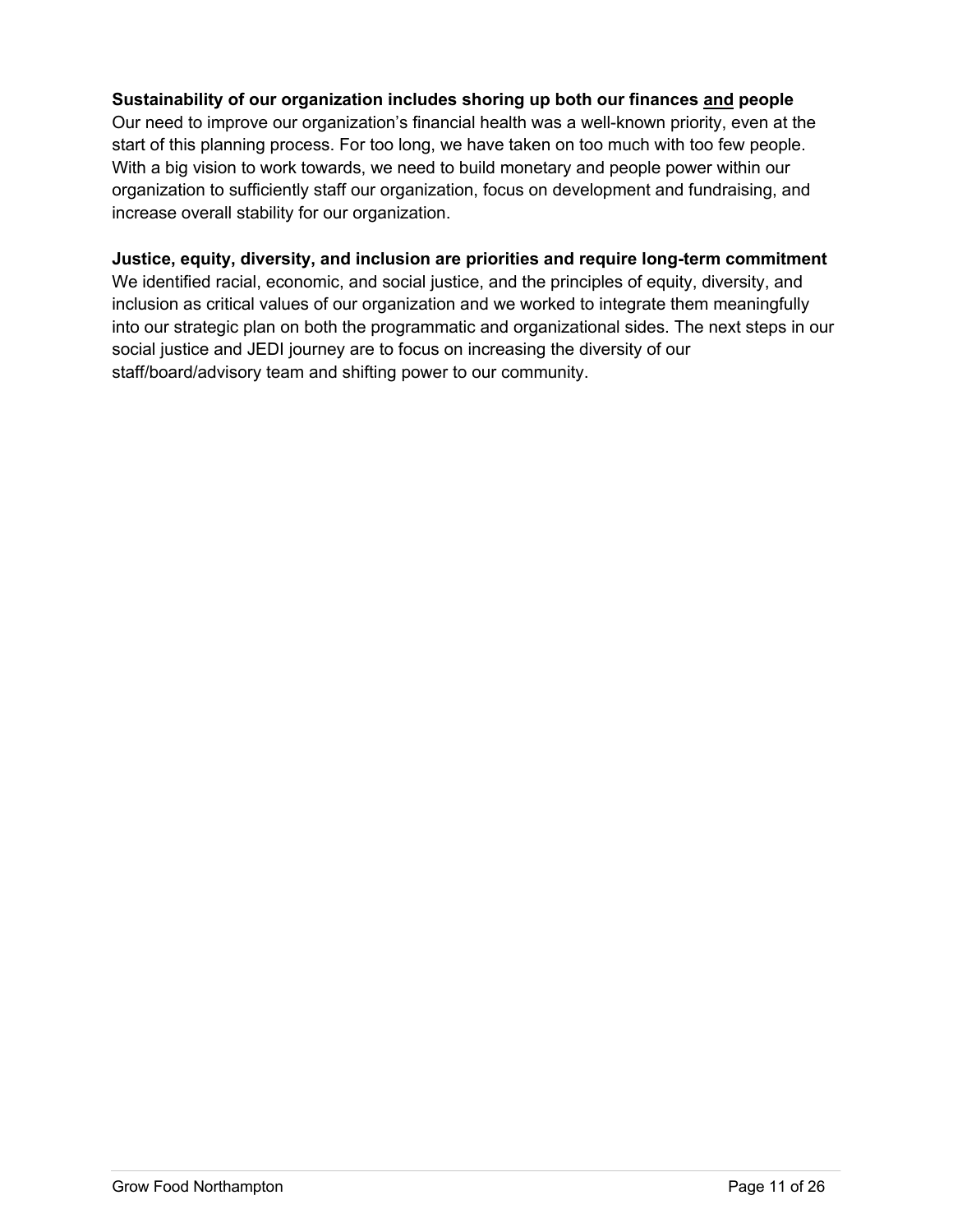## Our Core Identity

Through this strategic planning process, we articulated the following elements of our core identity.



## **Our Vision**

Equitable access to land and food for everyone.

## **Our Mission**

Grow Food Northampton builds a just and resilient local food system that nourishes its community and the earth.

## **Our Tagline**

Nourishing our community and the earth.

### **Our Core Values**

Community agency; environmental stewardship; and social, economic, and racial justice.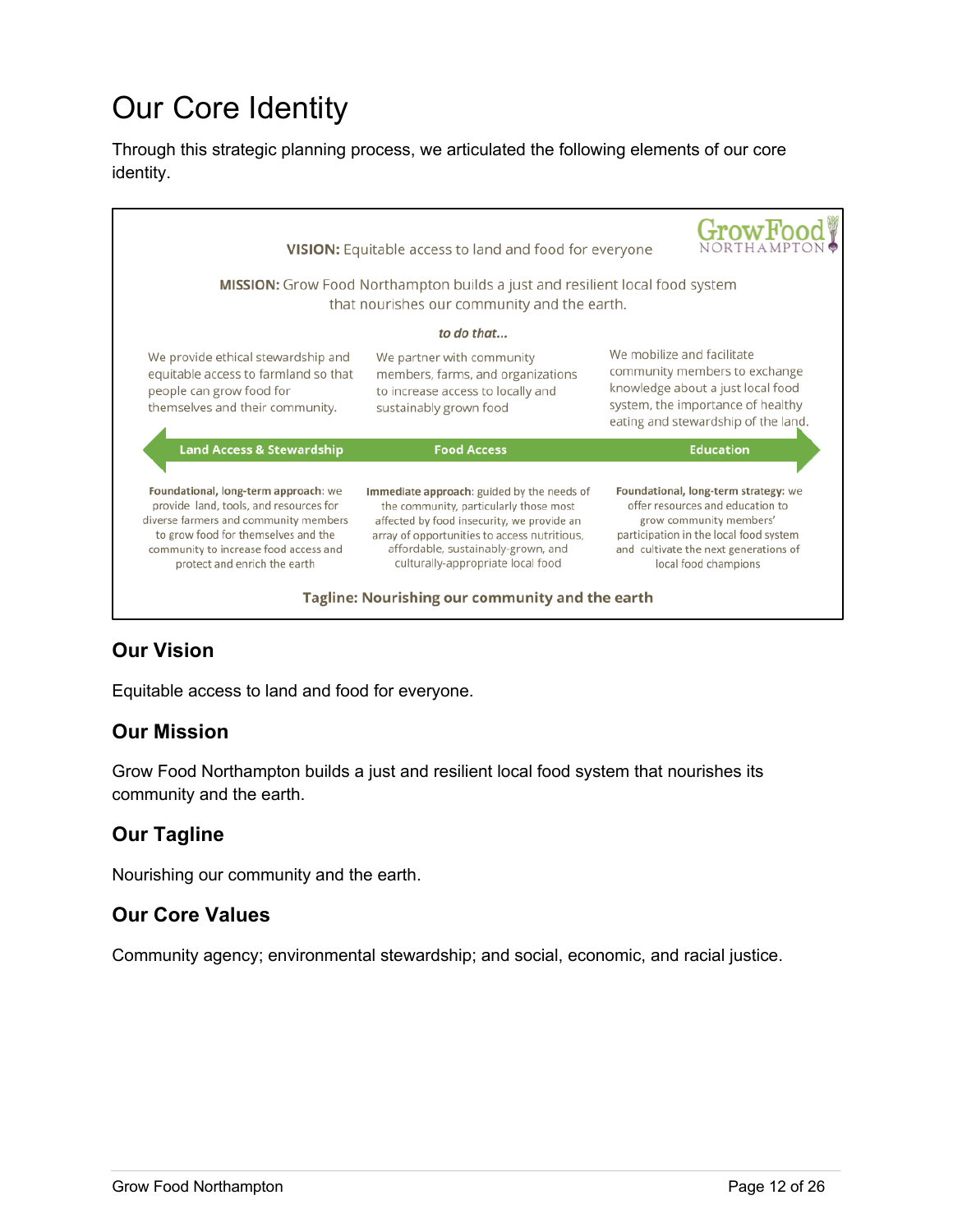## **Our Theory of Change**

#### **Land Access & Stewardship**

We provide ethical stewardship and equitable access to farmland so that people can grow food for themselves and our community.

This is a **foundational, long-term approach:** We provide land, tools, and resources for diverse farmers and community members to grow food for themselves and our community, and thereby increase food access and protect and enrich the earth

#### **Food Access**

We partner with community members, farms, and organizations to increase access to locally and sustainably grown food.

This is an **immediate approach:** Guided by the needs of our community, particularly those most affected by food insecurity, we provide an array of opportunities to access nutritious, affordable, sustainably grown, and culturally appropriate local food.

#### **Education**

We mobilize and facilitate community members to exchange knowledge about a just local food system, growing and eating nutritious, sustainably grown food, and responsible stewardship of the land.

This is a **foundational, long-term approach:** We offer resources and education to grow community members' participation in our local food system and cultivate the next generations of local food champions.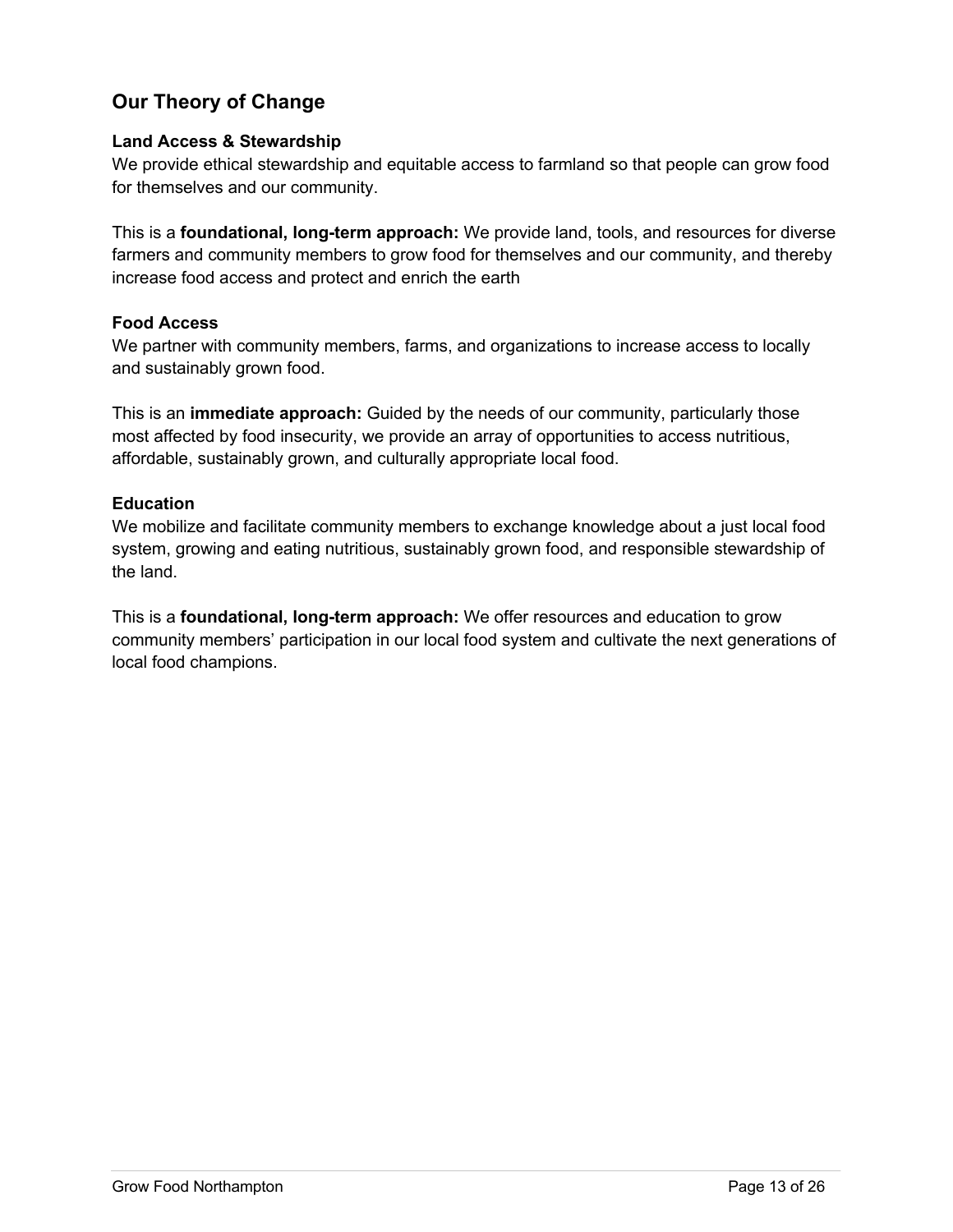## Goals, Priorities, and Strategies

## **Goal 1: Build and implement the post-COVID program model**

We have a complex program model that broadly and deeply covers many aspects of the food system. This program model allows us to have a great impact on many different levels. COVID added a layer of complexity as new programs were initiated in response to the pandemic. Looking to the future, it is vital that we organize our work around the three programmatic components; make key decisions about each program's future; integrate JEDI principles explicitly into each program; and increase collaboration to build an impactful program model that will carry the organization forward. This goal and priorities represent a shift towards clarity and collaboration along with a commitment to environmental, economic, and racial justice.

| <b>Priority</b>                                                                                                                                                                                            | <b>Strategies to Accomplish Priority</b>                                                                                                                                                                                                                                                                                                                                                                                                                                                                                                                                 |  |
|------------------------------------------------------------------------------------------------------------------------------------------------------------------------------------------------------------|--------------------------------------------------------------------------------------------------------------------------------------------------------------------------------------------------------------------------------------------------------------------------------------------------------------------------------------------------------------------------------------------------------------------------------------------------------------------------------------------------------------------------------------------------------------------------|--|
| A. Organize our work around<br>three programmatic<br>components: land access<br>and stewardship, food<br>access, and education; and<br>implement our mission and<br>objectives through all its<br>programs | $\mathbf{L}$<br>Organize work and staff around three components<br>П.<br>Rename our programs to clarify their respective roles in<br>structure<br>III.<br>Create a rubric and illustration that shows how all work fits<br>together<br>IV.<br>Finalize contextualizing our work within a public health<br>framework and design corresponding graphic<br>V.<br>Share the new components with our community to build<br>understanding and partnerships<br>VI.<br>Include new components as part of onboarding process and<br>documents for new staff, board, or volunteers |  |
| <b>B.</b> Refine program model<br>using key criteria to make<br>decisions                                                                                                                                  | $\mathbf{L}$<br>Use the newly developed program strategy framework to identify<br>a plan for each program<br>II.<br>Identify what (if anything) is missing from our existing programs<br>to accomplish mission/vision<br>III.<br>Use scenario planning as a tool to think through programmatic<br>implications                                                                                                                                                                                                                                                           |  |
| C. Put our community farm<br>at the center of our work                                                                                                                                                     | $\mathbf{L}$<br>Use 10 Year Farm Plan to guide the stewardship of our<br><b>Community Farm</b><br>II.<br>Review 10 Farm Plan through the lens of this strategic plan and<br>update to align with strategic plan priorities                                                                                                                                                                                                                                                                                                                                               |  |
| <b>D.</b> Continue racial and<br>economic justice work to<br>develop a plan of action and<br>implement it throughout our                                                                                   | $\mathbf{L}$<br>Hire consultants that specialize in JEDI work to conduct an audit<br>and training<br>II.<br>Recruit new board members who provide diverse perspectives<br>III.<br>Finalize framework for how JEDI undergirds all our work                                                                                                                                                                                                                                                                                                                                |  |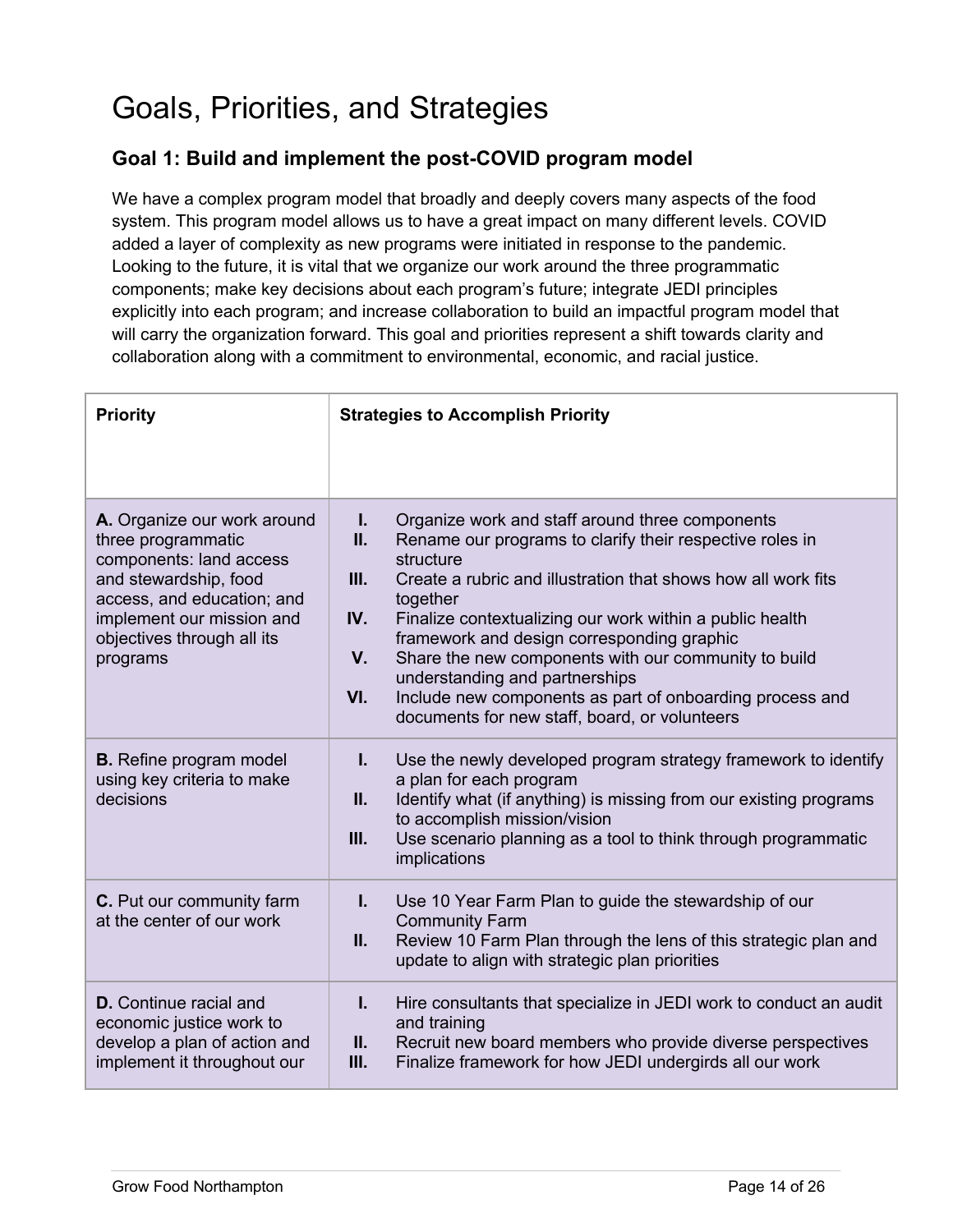| organization and its<br>programs                                                                | IV.<br>V.                  | Finalize statement for community about our role in dismantling<br>racism<br>Formalize communication style guide with respect to JEDI<br>principles                                                                                                                                                                                                                                                                         |
|-------------------------------------------------------------------------------------------------|----------------------------|----------------------------------------------------------------------------------------------------------------------------------------------------------------------------------------------------------------------------------------------------------------------------------------------------------------------------------------------------------------------------------------------------------------------------|
| <b>E.</b> Increase network-weaving<br>and collaboration among<br>complementary<br>organizations | L.<br>II. I<br>III.<br>IV. | Work with staff to brainstorm potential and existing partners at<br>the local, regional, and national levels<br>Use membership in networks and key organizations to develop<br>skills and knowledge for the purpose of building the power and<br>impact of movements<br>Participate in conferences to share and build skills and<br>knowledge<br>Seek out local, regional, and state committee leadership<br>opportunities |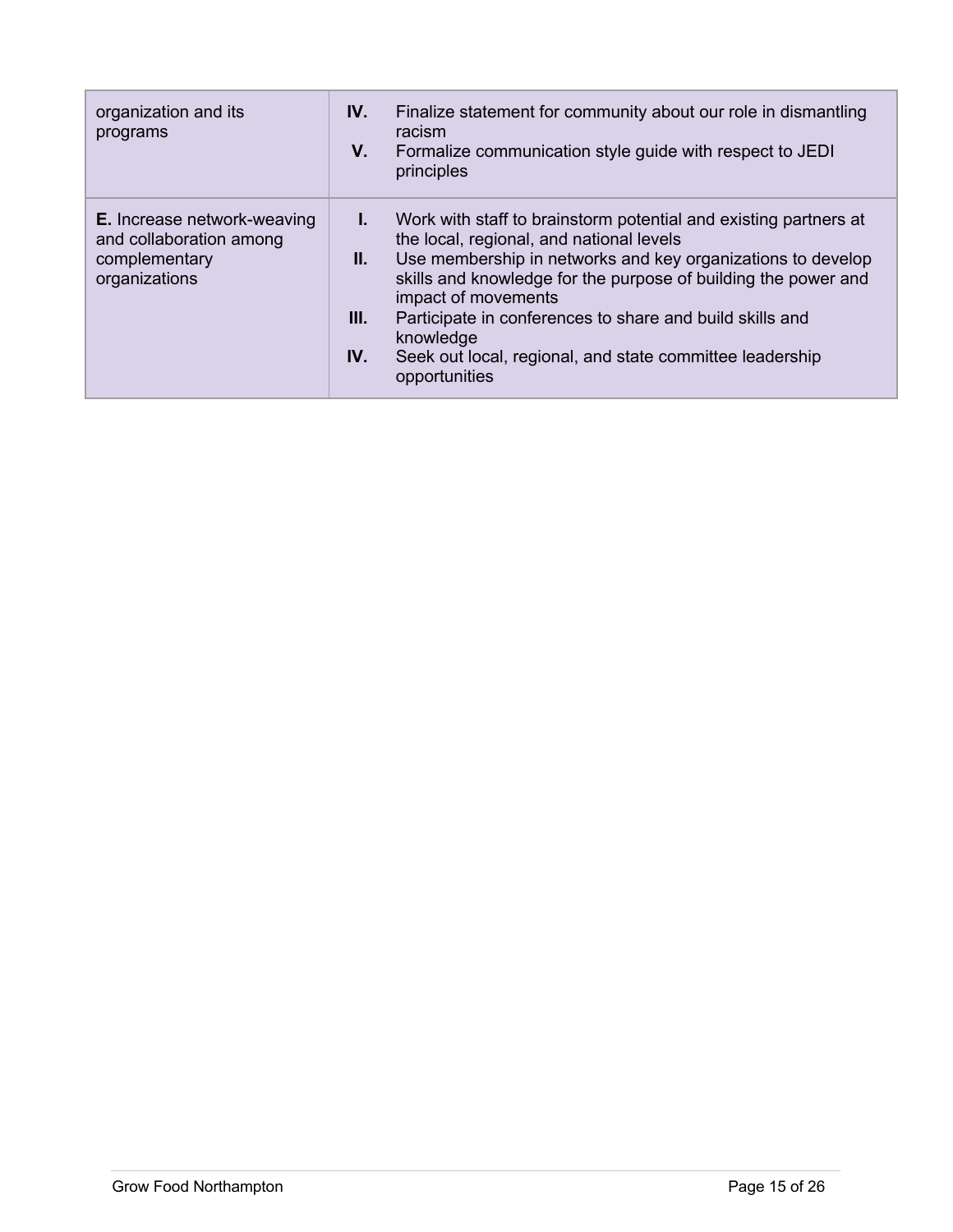## **Goal 2: Strengthen our people**

One of our organization's strengths has always been the amazing staff, board, and volunteers who dedicate their time and energy to our organization. However, truly realizing the mission and vision requires strengthening internal practices, policies, and culture; giving attention to the diversity of our staff, board, and volunteer base; training our board; and meaningfully engaging community members. These goals and priorities represent a deep commitment to the people who make the work possible and the community members who are equal partners in shaping the future of our organization.

| <b>Priority</b>                                                                                                                          | <b>Strategies to Accomplish Priority</b>                                                                                                                                                                                                                                                                                                                                                                                                                                                                                                       |  |
|------------------------------------------------------------------------------------------------------------------------------------------|------------------------------------------------------------------------------------------------------------------------------------------------------------------------------------------------------------------------------------------------------------------------------------------------------------------------------------------------------------------------------------------------------------------------------------------------------------------------------------------------------------------------------------------------|--|
|                                                                                                                                          |                                                                                                                                                                                                                                                                                                                                                                                                                                                                                                                                                |  |
| A. Cultivate an internal<br>community of care by investing in<br>our staff                                                               | Assess our staffing model against goals in this plan and add new<br>I.<br>positions as we are able<br>Build stability of staff team by offering more full-time/year-round<br>II.<br>opportunities to those who want them, as we are able<br>III.<br>Increase wages and benefits to market-rate<br>IV.<br>Build ownership of work and provide internal growth<br>opportunities<br>Shore up job descriptions<br>$V_{\cdot}$<br>VI.<br>Strengthen onboarding processes (conveying expectations and<br>culture) and ongoing training opportunities |  |
| <b>B.</b> Align our culture, policies,<br>practices and partnerships more<br>closely with our core beliefs                               | $\mathbf{I}$ .<br>Engage staff to examine existing policies and consider new ones<br>Ш.<br>Establish a Culture of Care Committee to translate core beliefs<br>into practice and set guidelines<br>III.<br>Conduct staff training on our core beliefs                                                                                                                                                                                                                                                                                           |  |
| <b>C.</b> Ensure folks connected to the<br>organization (staff, board,<br>volunteers) reflect the community<br>that we serve and support | L.<br>Continue board, staff and volunteer recruitment to reflect greater<br>diversity<br>Ensure our staff and board are familiar with methods of<br>II.<br>appropriate recruitment<br>III.<br>See also first priority on Goal #4                                                                                                                                                                                                                                                                                                               |  |
| <b>D.</b> Grow and train our board as<br>well as shift its role and structure<br>to support our strategic plan<br>priorities             | I.<br>Implement a new initiative to pair each new board member with<br>a mentor board member<br>Provide ongoing Board education and training on key topics for<br>II.<br>nonprofits and governance (e.g. lifecycle stage)<br>Translate this strategic plan into action plans for board and each<br>III.<br>committee                                                                                                                                                                                                                           |  |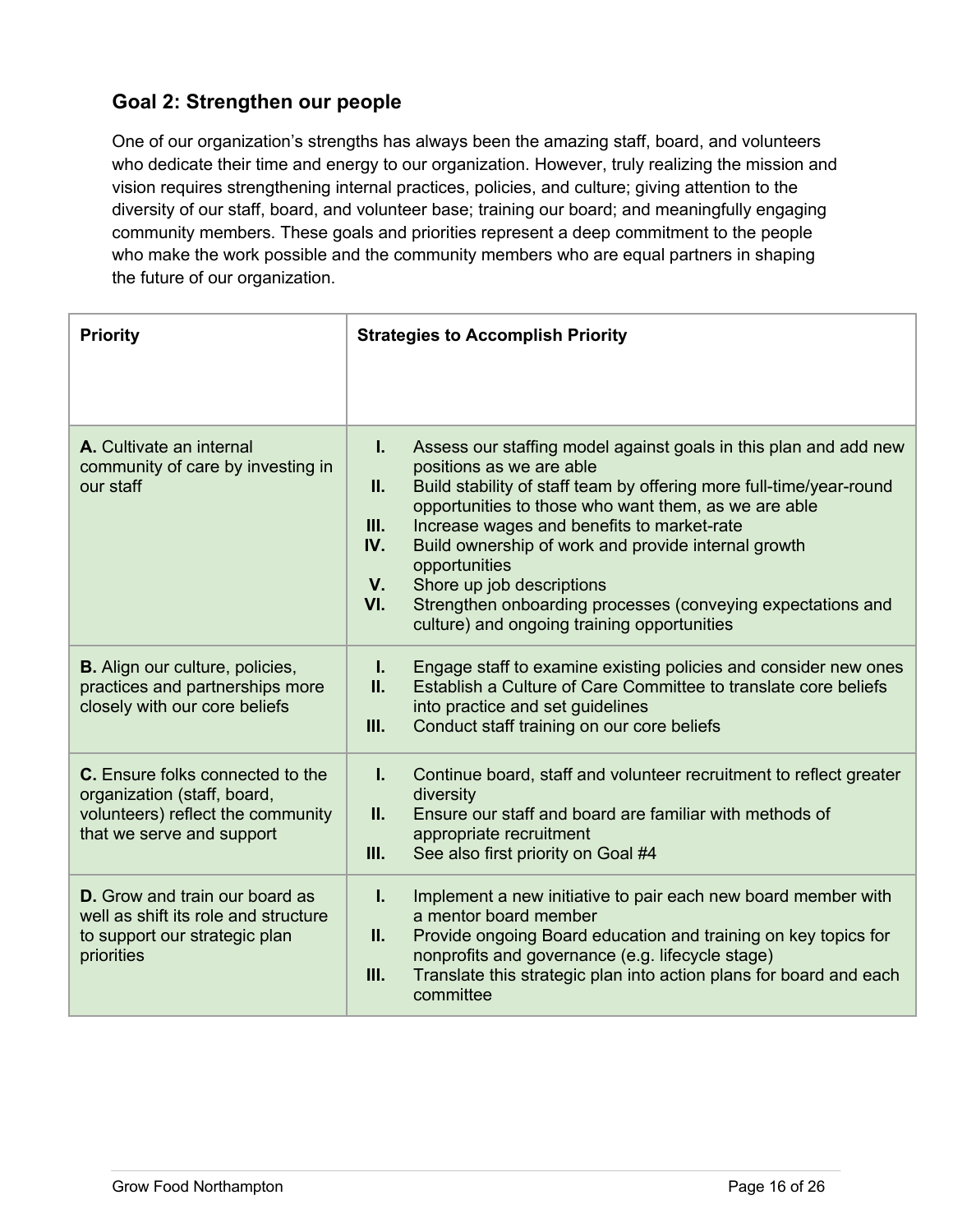**E.** Engage community members in having a voice in shaping the next chapter of Grow Food Northampton and stewarding the organization and its work

**I.** See priorities listed on Goal #4

## **Goal 3: Increase our organizational sustainability**

While we are often focused on the environmental side of sustainability, it's important to also recognize that our long-term organizational sustainability requires attention for our organization to flourish. Greater financial stability for our organization will allow for top-notch programming, staff retention and recruitment, and security looking to the future. This goal lays out priorities and strategies designed to strengthen the financial backbone and revenue-generating foundation of our organization as well as provide important fundraising training across the board and staff.

| <b>Priority</b>                                                                                                                                   | <b>Strategies to Accomplish Priority</b>                                                                                                                                                                                                                                                                                     |  |
|---------------------------------------------------------------------------------------------------------------------------------------------------|------------------------------------------------------------------------------------------------------------------------------------------------------------------------------------------------------------------------------------------------------------------------------------------------------------------------------|--|
| A. Increase our<br>fundraising capacity and<br>capabilities throughout<br>the organization                                                        | Have development committee draft an action plan<br>L.<br>П.<br>Prioritize hiring for development support<br>III.<br>Provide organization-wide cultivation training<br>Develop an annual development plan, including an individual<br>IV.<br>giving plan<br>$V_{\cdot}$<br>Conduct grants research and create grants calendar |  |
| <b>B.</b> Capitalize on the<br>pandemic-time support<br>and new strategic plan to<br>raise the funds<br>necessary to fund our<br>next budget size | L.<br>Refine messaging and update branding<br>II.<br>Look at solicitation timelines and design a plan to capitalize on<br>the support Grow Food Northampton received due to its<br>pandemic-time programs<br>III.<br>Share strategic plan and needed investments widely to gain<br>financial support for the work            |  |
| <b>C.</b> Focus budgeting and<br>fundraising on the<br>needed investments and<br>on building our<br>organization's<br>sustainability              | L.<br>Develop capital fundraising plan specifically for our Community<br>Farm<br>Ш.<br>Continually examine programs for their potential for producing<br>revenue (fee structure work already underway)<br>III.<br>Identify donors who can underwrite specific needed investments                                             |  |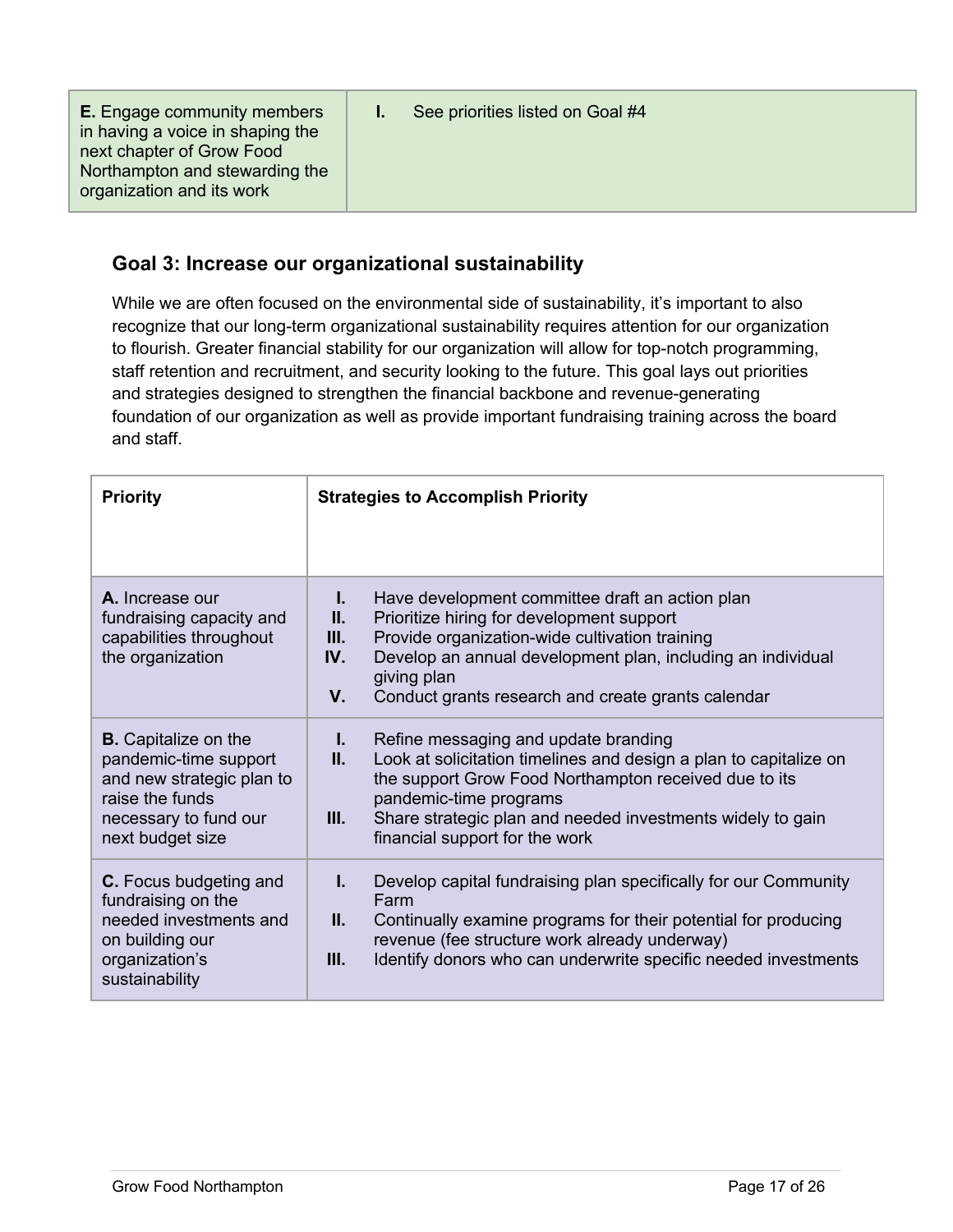## **Goal 4: Actualize community power**

A core component and theme of this strategic plan is the importance of actualizing community power. We recognize that our community holds a tremendous amount of power, and we see ourselves as facilitators and partners in helping community members realize their power in the local food system and beyond. This goal underscores the importance of integrating this perspective into all aspects of our organization and programming.

| <b>Priority</b>                                                                                      | <b>Strategies to Accomplish Priority</b>                                                                                                                                                                                                                                                                                                                                                                                                                                                                                                     |
|------------------------------------------------------------------------------------------------------|----------------------------------------------------------------------------------------------------------------------------------------------------------------------------------------------------------------------------------------------------------------------------------------------------------------------------------------------------------------------------------------------------------------------------------------------------------------------------------------------------------------------------------------------|
| A. Build our Board's<br>membership from program<br>stakeholders                                      | Develop and cultivate program stakeholders for future<br>Ι.<br>leadership positions<br>Use our existing Food Access Advisory Committee to advise<br>Ш.<br>our board and not just our program team<br>Identify new spaces and opportunities to recruit board<br>III.<br>members<br>IV.<br>Conduct proactive outreach to folks within stakeholder<br>communities<br>$V_{-}$<br>Conduct a call for nominations for board members and ensure<br>an inclusive process<br>Make support available during nomination as well as<br>VI.<br>onboarding |
| <b>B.</b> Create action plans that<br>shift power within our<br>organization and to the<br>community | $\mathbf{L}$<br>Provide training and coaching, and set expectations at a staff<br>meeting<br>Ш.<br>Create detailed goals for shifting power to the community<br>Engage a professional consultant to facilitate this process<br>Ш.<br>Integrate key learnings into our operations and programmatic<br>IV.<br>work<br>Ensure a direct and active process for feedback from the<br>V.<br>advisory committee along with survey results and interviews                                                                                            |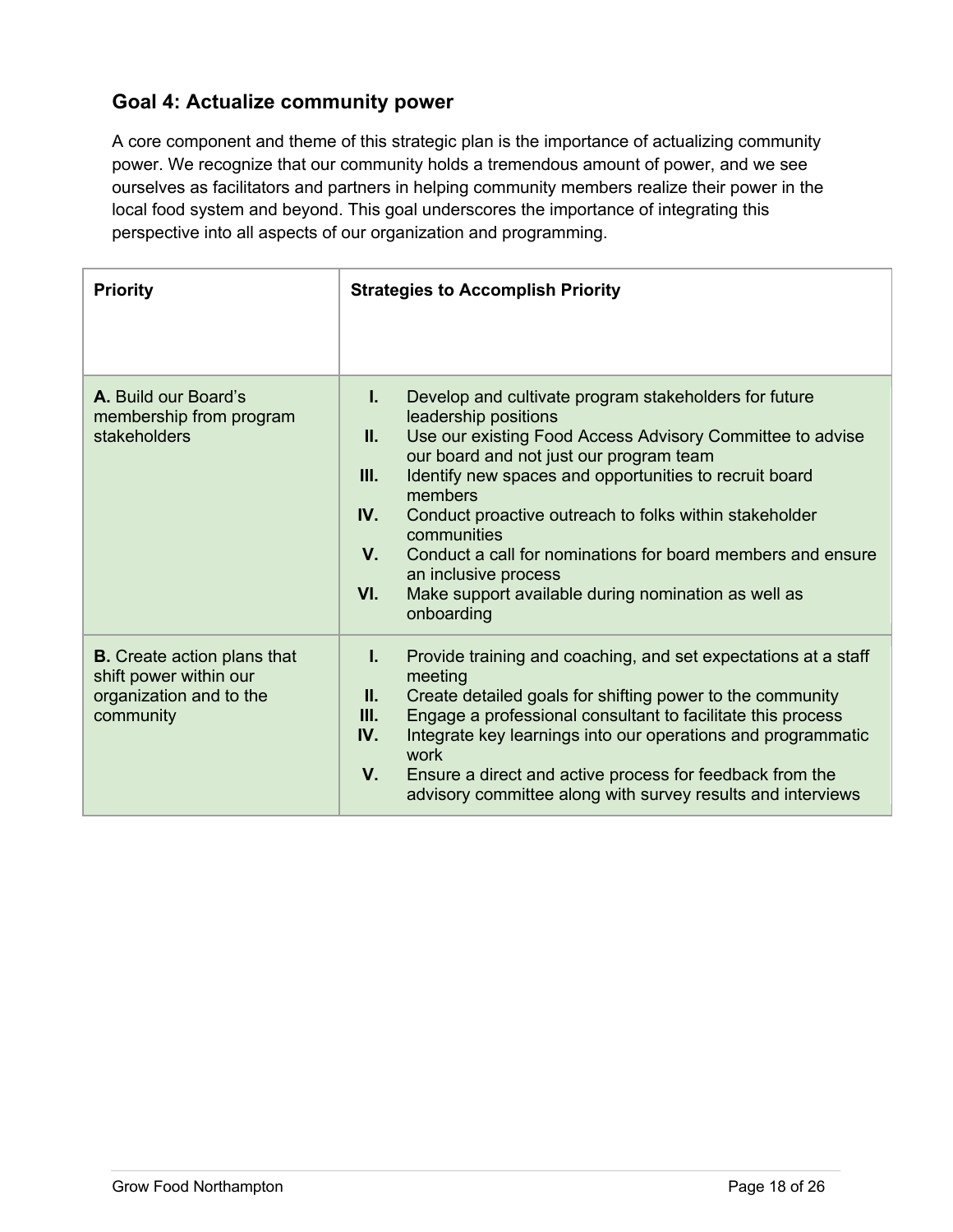## Needed Investments

In order to accomplish this plan, a number of investments will be needed above and beyond our normal budget. Below is a list of ongoing and one-time investments which have been identified to date as being necessary to deliver this plan:

### **One-time Investments**

- Farm capital investments
- Infrastructure e.g. office furniture
- New CRM and consultant to migrate data from current system and train staff on new system
- Update branding
- Website redesign

## **Ongoing Investments**

- JEDI and community power consulting/training
- Rightsizing organizational staff structure to align with goals in this plan
- Adding capacity through new positions and shifting some part-time positions to full-time. Examples: development manager, land manager, education manager (with possible market manager expansion and/or food access manager)
- Increasing staff salaries and benefits to market rate
- Staff and board training and coaching

These investments will allow our organization to meet the goals set out in this strategic plan; deepen our programming and partnership with our community; invest in our people, who make our work possible; meaningfully integrate our values of environmental, economic, and racial justice into all aspects of our work; and actualize power in the community.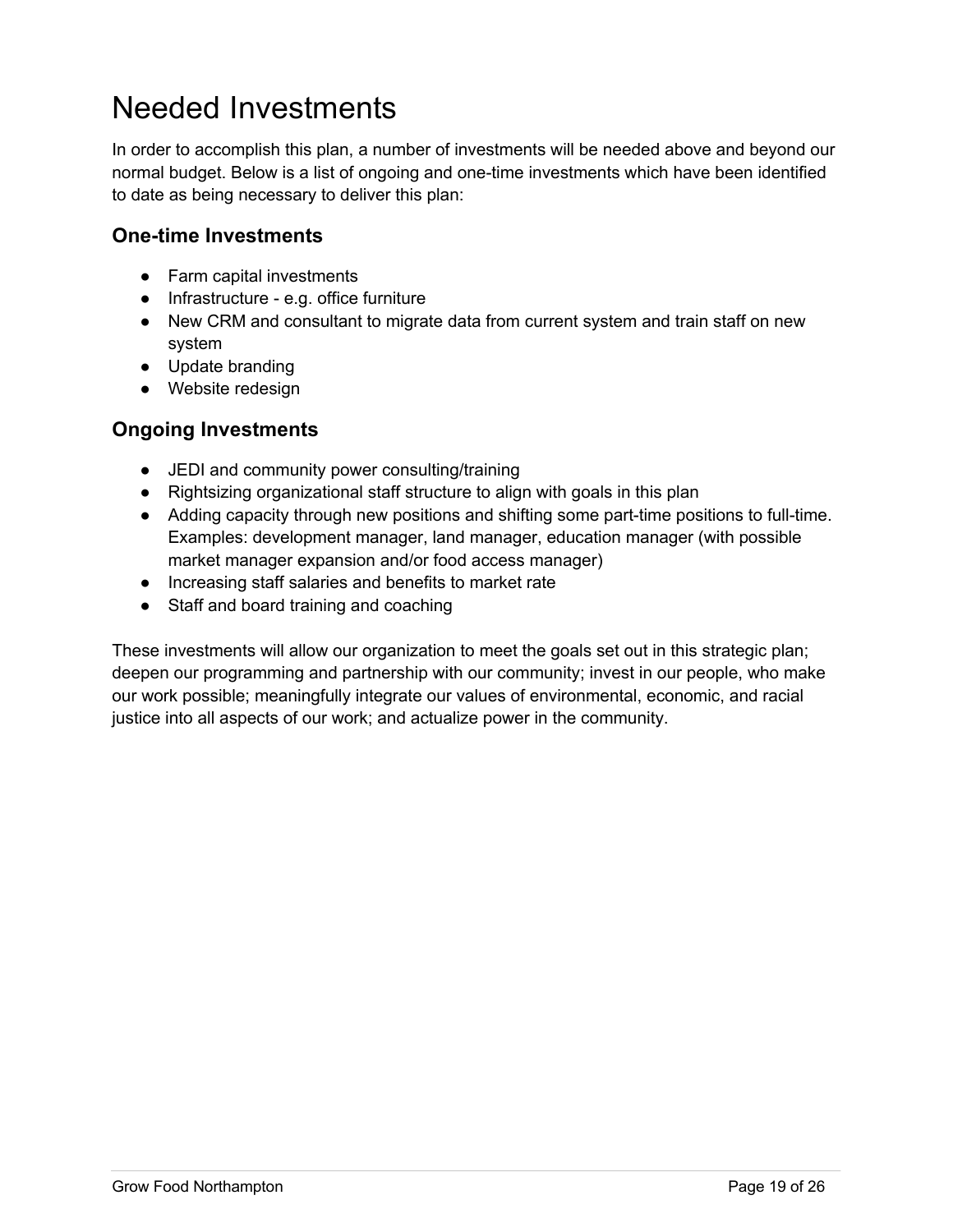## Risks

While every strategic plan brings with it many opportunities, there are also risks that may interfere with an organization's ability to deliver its strategic plan. In naming these, we will be positioned to monitor, prepare, and respond should those risks come to bear for us.

One of our biggest risks is that of staff and board burnout. Our staff members are spread too thin by juggling too many different priorities and programs. Our board isn't at full capacity and each board member is holding many different responsibilities. An important part of our next chapter will be to streamline our program model, strengthen our investment in our staff, rightsize our organizational chart, and bring on more board members.

We were able to quickly launch and pivot programs in response to the onset of the COVID pandemic and the economic recession. As we start the implementation of this plan, it will be important for us to reflect upon takeaways from pandemic-time programming and bring forth best practices into our new program model.

During the strategic planning process, it became clear that there was no way to simplify our program model and/or programmatic strategies without implementing a decision-making framework to assess programs now and in the future. In many ways, our organization is deeply wedded to our current programs, and we struggled at times to make decisions about programs, despite appropriate questions about our financial sustainability, our staff capacity, and our changing community needs. One significant risk of this plan is that we will maintain the existing program model without streamlining, reducing, and/or making significant changes. With eight major programs and a limited staff, it will be important to reflect and evaluate the current program model so that, moving forward, our program model maximizes impact without sacrificing our people or our financial sustainability.

Increasing our organization's financial sustainability was one of our top priorities prior to COVID. We experienced a significant growth in our financial support as we expanded programs in response to the COVID pandemic and the economic recession. One of our challenges will be to appropriately budget for the financial support going forward as funders and donors settle into their post-COVID giving priorities and funding levels.

Despite these risks, we know we already have all the tools and strategies to mitigate these risks and implement this plan.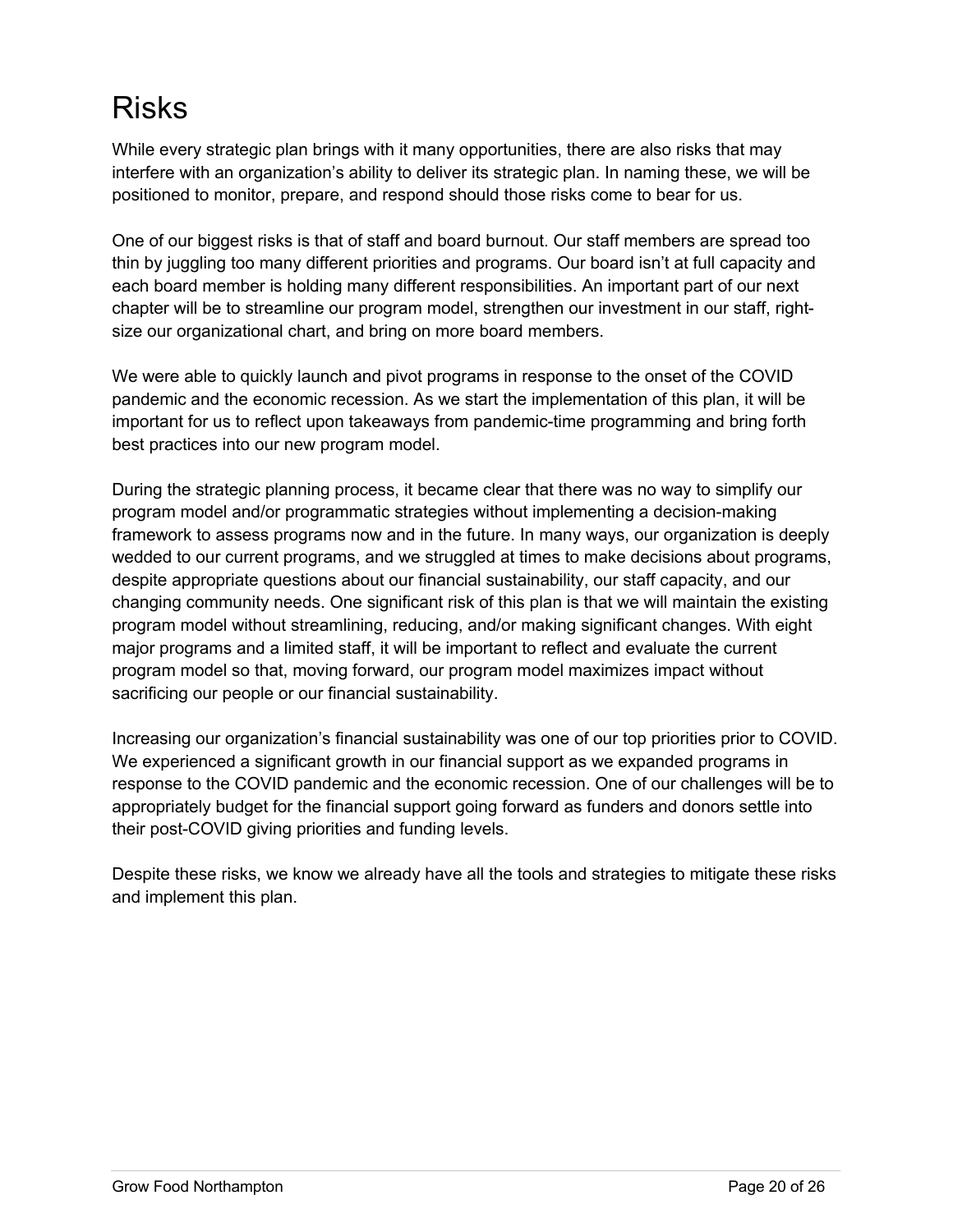## **Conclusion**

Our organization is at a critical juncture in our history.

We grew significantly during the COVID pandemic by quickly responding to emerging community needs in new ways. As we look to our organization's and community's next chapter, we will use this plan to find the appropriate programmatic model that combines land access and stewardship, education, and food access. By doing so, we will position our organization to ensure equitable land and food access to everyone for years to come.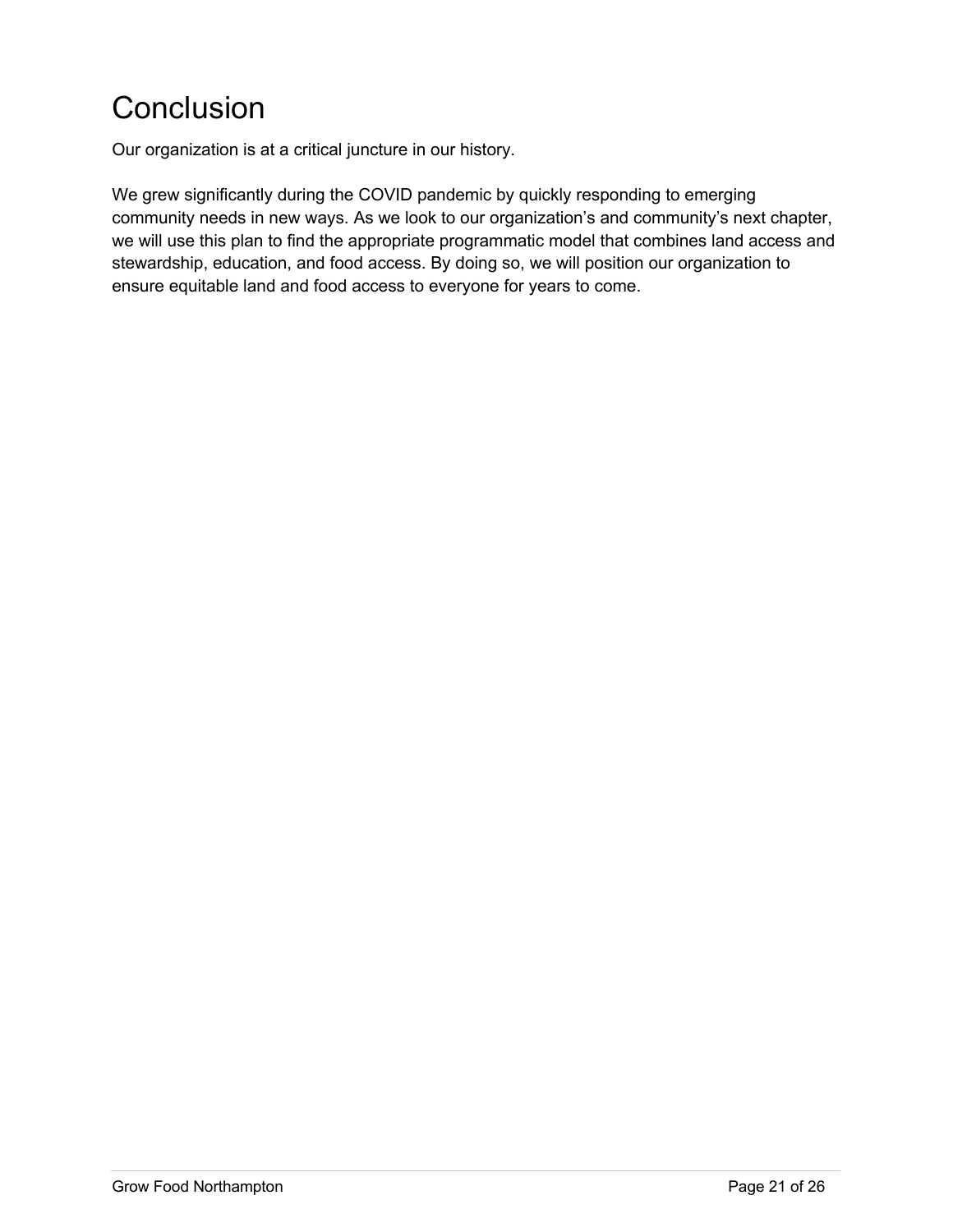## Appendix A: Program Strategy Decision-Making Framework

#### **Instructions:**

This worksheet is intended to be a framework to foster dialogue about programs for the purpose of moving towards a decision about a given program. Select a program to consider and go through each of the questions

#### **Decision-Making Criteria**

| Alignment with mission                                                                                                                                                               |
|--------------------------------------------------------------------------------------------------------------------------------------------------------------------------------------|
| Contributes towards the vibrant, resilient, and just food system we envision AND fits<br>within our programmatic strategies (land access and stewardship, food access,<br>education) |
| Builds community power and resiliency                                                                                                                                                |
| Not duplicative and/or fills an important role that's not being filled by another<br>organization                                                                                    |
| Critical to the local food system and the community                                                                                                                                  |
| Able to be executed exceptionally well                                                                                                                                               |
| Have capacity to do                                                                                                                                                                  |
| Has depth and scale of impact                                                                                                                                                        |
| Return on investment (cost vs. impact)                                                                                                                                               |
| Reinforces and/or connects to other programs                                                                                                                                         |
| Contributes racial, economic, and social justice                                                                                                                                     |
| Increases access to farmland, local food, and/or education                                                                                                                           |
| Captures the imagination of and raises the profile of the organization in the community                                                                                              |
| Brings in volunteers/donors                                                                                                                                                          |
| Short or long-term solution strategy                                                                                                                                                 |
| Persistence of need (time-bound or ongoing)                                                                                                                                          |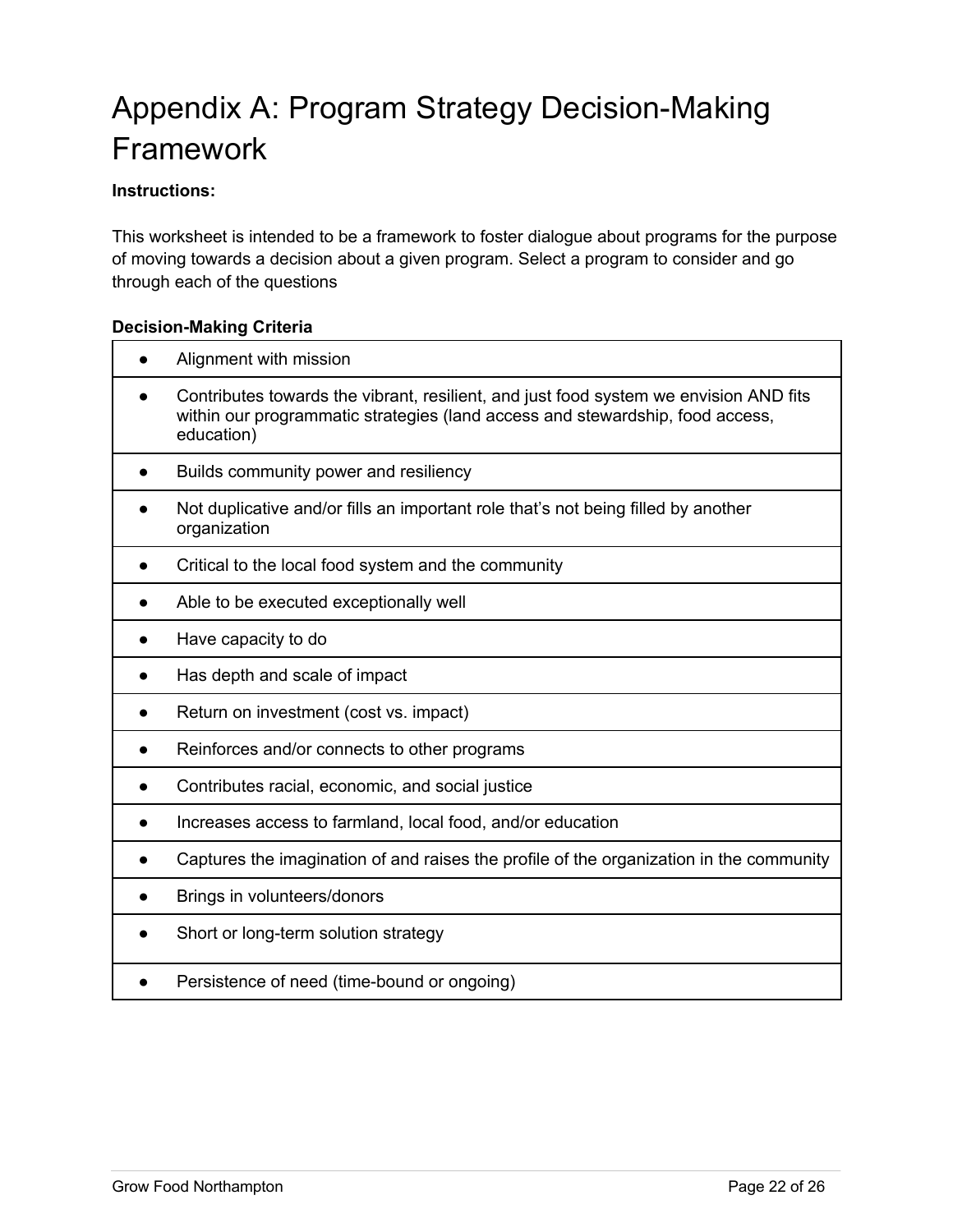### **Program:**

### **Part A: Questions When Making Programmatic Decisions**

| <b>Prompt</b>                                                                                                               | <b>Team's Response</b>               | <b>Team's Notes</b> |
|-----------------------------------------------------------------------------------------------------------------------------|--------------------------------------|---------------------|
| 1. Aligns with Grow Food<br>Northampton's mission                                                                           | Very well<br>Somewhat<br>Not so much |                     |
| 2. Contributes towards a just<br>and resilient food system<br>we envision AND fits<br>within our programmatic<br>strategies | Very well<br>Somewhat<br>Not so much |                     |
| 3. Builds community power<br>and resiliency                                                                                 | Very well<br>Somewhat<br>Not so much |                     |
| 4. Not duplicative and/or fills<br>an important role that's<br>not being filled by another<br>org                           | Very well<br>Somewhat<br>Not so much |                     |
| 5.<br>Critical to the local food<br>system and the<br>community                                                             | Very well<br>Somewhat<br>Not so much |                     |
| 6. Ability to execute this<br>program exceptionally<br>well                                                                 | Very well<br>Somewhat<br>Not so much |                     |
| 7. Have the capacity to do                                                                                                  | Very well<br>Somewhat<br>Not so much |                     |
| Large depth and scale of<br>8.<br>impact                                                                                    | Very well<br>Somewhat<br>Not so much |                     |
| Ratio of investment to<br>9.<br>impact is aligned                                                                           | Very well<br>Somewhat<br>Not so much |                     |
| 10. Reinforces and/or<br>connects to other Grow<br>Food Northampton<br>programs                                             | Very well<br>Somewhat<br>Not so much |                     |
| 11. Integrates Grow Food<br>Northampton's                                                                                   | Very well<br>Somewhat                |                     |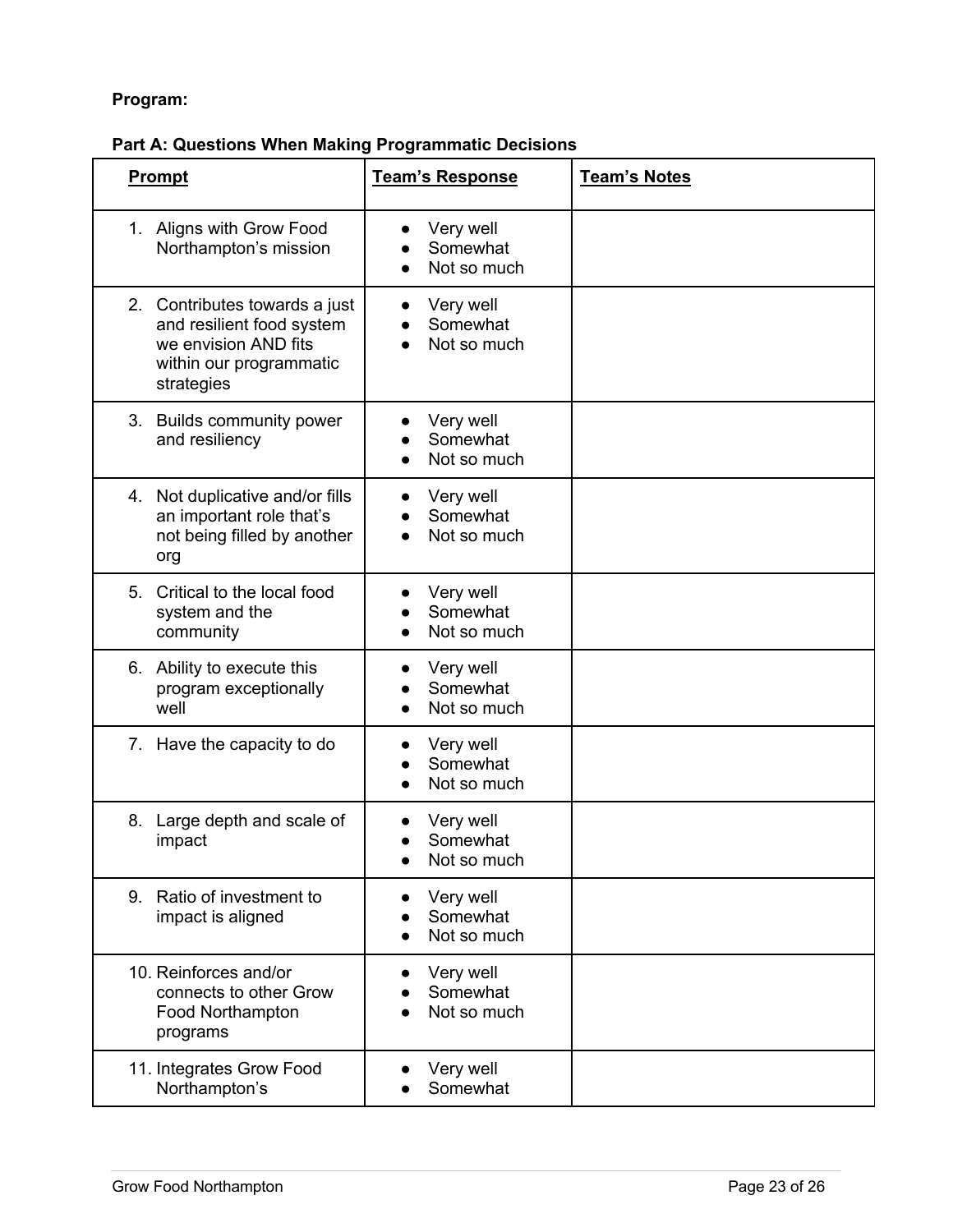| commitments to racial,<br>economic, and social<br>justice                                            | Not so much                          |  |
|------------------------------------------------------------------------------------------------------|--------------------------------------|--|
| 12. Increases access to<br>farmland, local food,<br>and/or education                                 | Very well<br>Somewhat<br>Not so much |  |
| 13. Captures the imagination<br>of and raises the profile of<br>the organization in the<br>community | Very well<br>Somewhat<br>Not so much |  |
| 14. Brings in<br>volunteers/donors                                                                   | Very well<br>Somewhat<br>Not so much |  |
| 15. Strategy aligns with either<br>short-term or long-term<br>goals                                  | Very well<br>Somewhat<br>Not so much |  |
| 16. Persistence of need (time-<br>bound or ongoing)                                                  | Very well<br>Somewhat<br>Not so much |  |

#### **Part B: Follow Up Questions to Inform Next Steps**

| <b>Prompt</b>                                                                                                                                                                                                                                                                 | <b>Team's Notes</b> |
|-------------------------------------------------------------------------------------------------------------------------------------------------------------------------------------------------------------------------------------------------------------------------------|---------------------|
| 1. Given the dialogue you had about the given<br>program, what is the best path forward?                                                                                                                                                                                      |                     |
| 12. If you identified a necessary change to the<br>program, what would it take to make this<br>change? When would it occur? Would any<br>investments be needed to do so? Are there<br>unanswered questions that need further<br>discussion or exploration about this program? |                     |
| 13. List out your next steps based on the<br>decision you made about the given program.                                                                                                                                                                                       |                     |

## Appendix B: Special Thanks

This strategic plan is the result of many hours of hard work by the Strategic Planning Committee, staff, and board. It is with gratitude that we complete this strategic plan and give thanks to the many people who worked tirelessly to envision and plan for the future of this organization.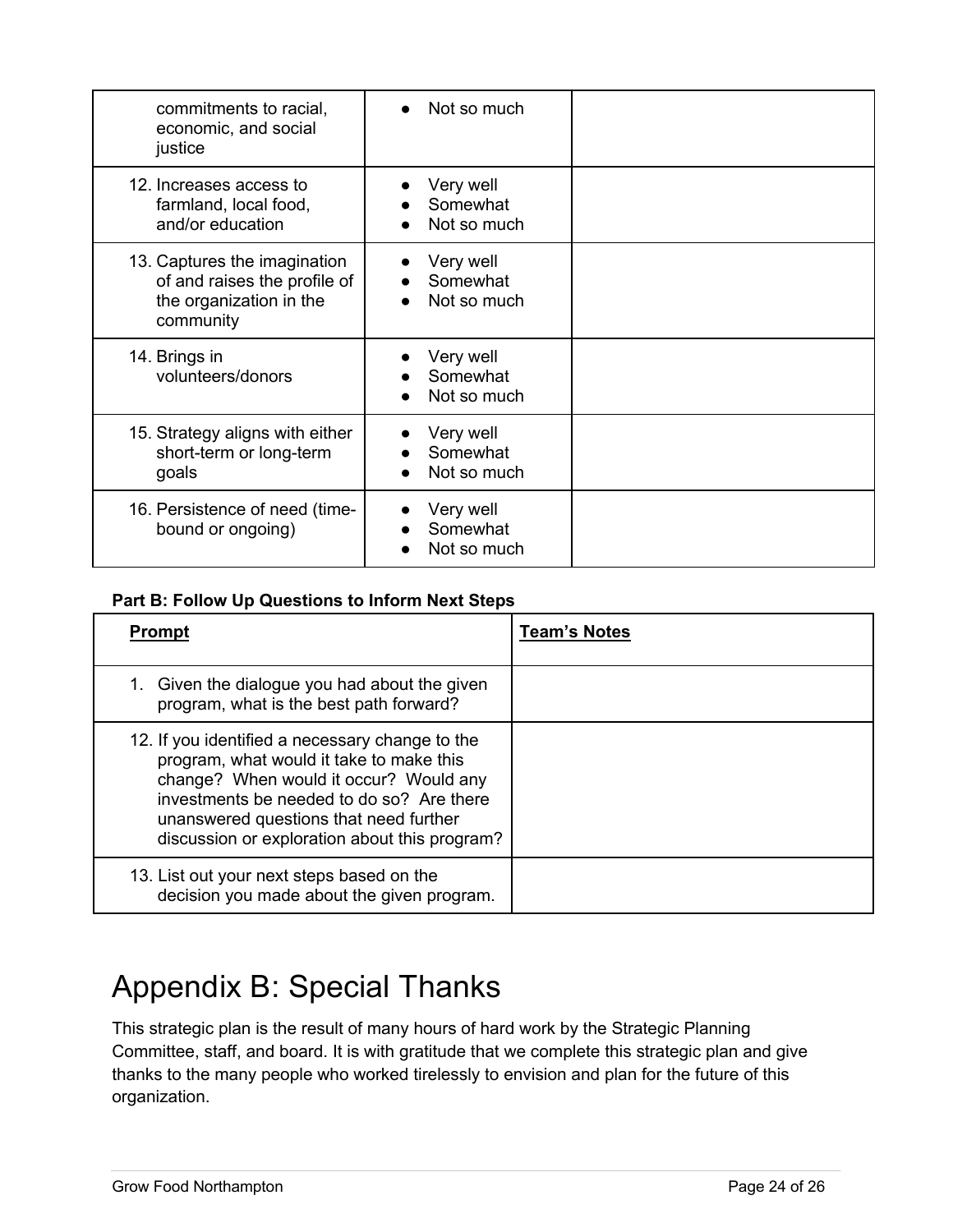#### **Strategic Planning Committee**

- Cheri Cross, Board Member
- Hope Guardenier, Board President
- Gaby Immerman (former board member)
- Alisa Klein, Executive Director
- Niki Lankowski, Communications Manager
- Michael Skillicorn, Associate Director

#### **Staff (in 2021)**

- Ellena Baum, Land and Community Educator
- Pat James, Community Garden Manager
- Helen Kahn, Farmers Market Manager
- Alisa Klein, Executive Director
- Niki Lankowski, Communications Manager
- Francie Lin, Food Access Manager
- Megan Saraceno, Community Engagement Coordinator
- Michael Skillicorn, Associate Director
- Suna Turgay, Food Access Assistant
- Jules White, Food Access Coordinator

#### **Board (in 2021)**

- Mary Bates
- Cheri Cross
- Aimee Francaes
- Hope Guardenier, President
- Gaby Immerman
- Diego Irizarry-Gerould
- Caitlin Marquis, Clerk
- Susan Pincus
- Jen Smith
- Cynthia Suopis
- Donna Wiley, Treasurer

#### **Community Members**

- Missy Bahret, Co-owner of Old Friends Farm and longtime Tuesday Market vendor
- Rebecca Busansky, Northampton Public School Committee member, PVGrows Fund **Coordinator**
- Wayne Feiden, Director of Planning and Sustainability, City of Northampton, and Chair of the Northampton Energy and Sustainability Commission
- Adele Franks, Founding Board President and Board Member Emeritus, Grow Food **Northampton**
- Jeff Harness, Chief Community Relations and Communications Officer, Cooley Dickinson Hospital